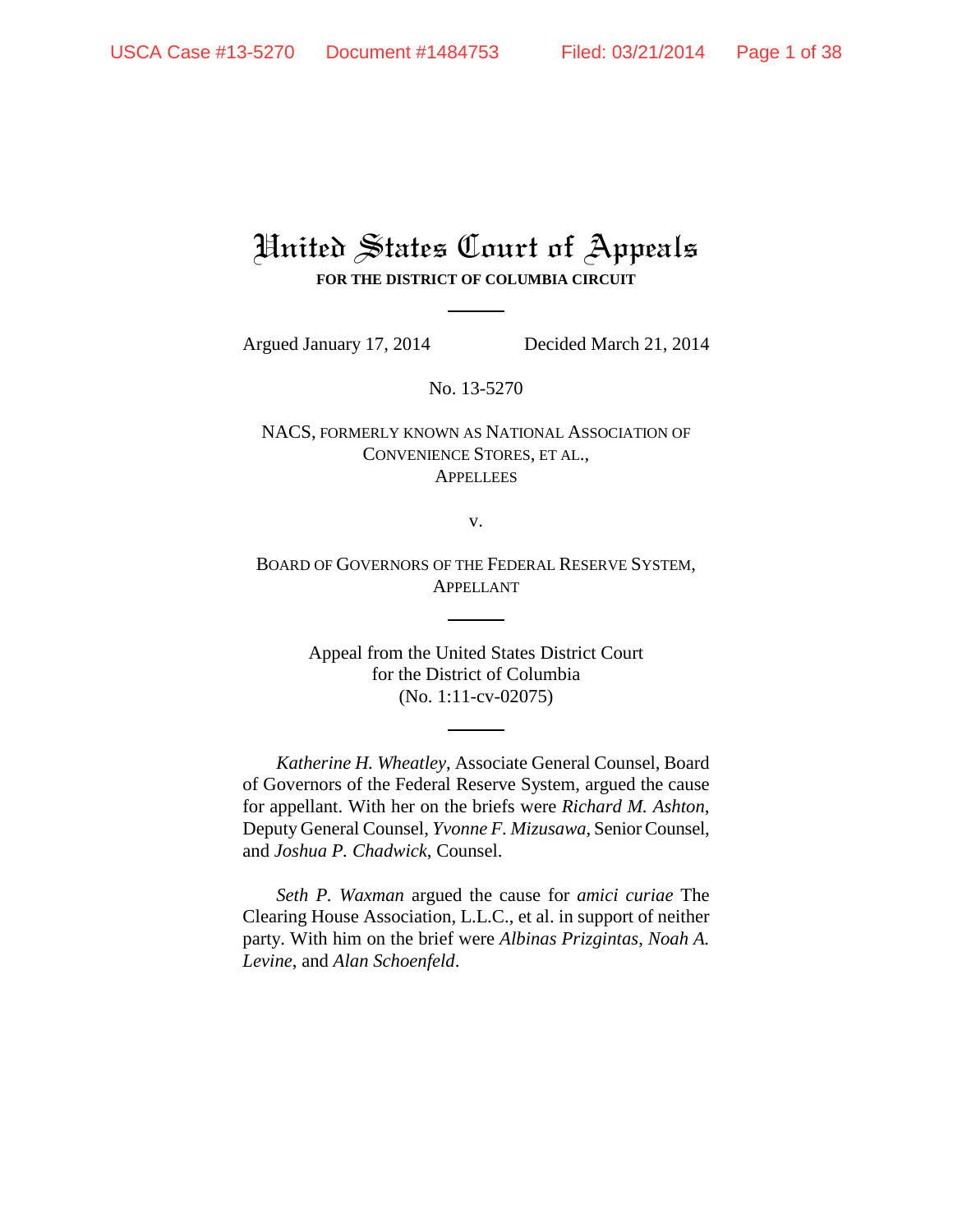*Shannen W. Coffin* argued the cause for appellees. With him on the brief was *Linda C. Bailey*.

*Andrew G. Celli Jr.*, *Ilann M. Maazel*, and *O. Andrew F. Wilson* were on the brief for *amicus curiae* The Retail Litigation Center, Inc. in support of appellees.

*Jeffrey I. Shinder* was on the brief for *amici curiae*  7-Eleven, Inc., et al. in support of appellees.

*David A. Balto* was on the brief for *amicus curiae* United States Senator Richard J. Durbin in support of appellees.

Before: TATEL, *Circuit Judge*, and EDWARDS and WILLIAMS, *Senior Circuit Judges*.

Opinion for the Court filed by *Circuit Judge* TATEL.

TATEL, *Circuit Judge*: Combining features of credit cards and checks, debit cards have become not just the most popular noncash payment method in the United States but also a source of substantial revenue for banks and companies like Visa and MasterCard that own and operate debit card networks. In 2009 alone, debit card holders used their cards 37.6 billion times, completing transactions worth over \$1.4 trillion and yielding over \$20 billion in fees for banks and networks. Concerned that these fees were excessive and that merchants, who pay the fees directly, and consumers, who pay a portion of the fees indirectly in the form of higher prices, lacked any ability to resist them, Congress included a provision in the Dodd-Frank financial reform act directing the Board of Governors of the Federal Reserve System to address this perceived market failure. In response, the Board issued regulations imposing a cap on the per-transaction fees banks receive and, in an effort to force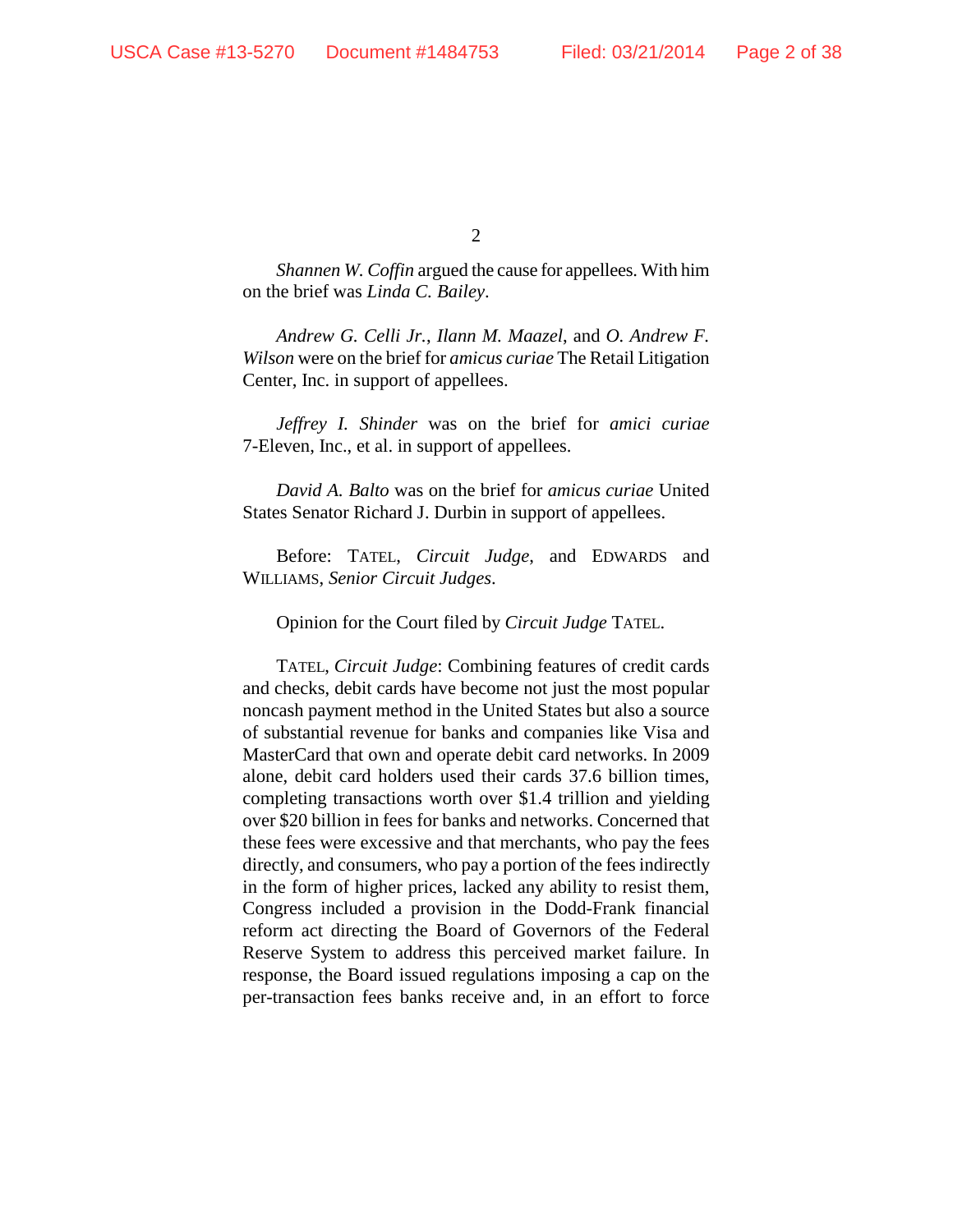networks to compete for merchants' business, requiring that at least two networks owned and operated by different companies be able to process transactions on each debit card. Merchant groups challenged the regulations, seeking lower fees and even more network competition. The district court granted summary judgment to the merchants, concluding that the rules violate the statute's plain language. We disagree. Applying traditional tools of statutory interpretation, we hold that the Board's rules generally rest on reasonable constructions of the statute, though we remand one minor issue—the Board's treatment of so-called transactions-monitoring costs—to the Board for further explanation.

### **I.**

Understanding this case requires looking under the hood or, more accurately, behind the teller's window—to see what really happens when customers use their debit cards. After providing some background about debit cards and the debit card marketplace, we outline Congress's effort to solve several perceived market failures, the Board's attempt to put Congress's directives into action, and the district court's rejection of the Board's approach.

# **A.**

We start with the basics. For purposes of this case, the term "debit card" describes both traditional debit cards, which allow cardholders to deduct money directly from their bank accounts, and prepaid cards, which come loaded with a certain amount of money that cardholders can spend down and, in some cases, replenish. Debit card transactions are typically processed using what is often called a "four party system." The four parties are the cardholder who makes the purchase, the merchant who accepts the debit card payment, the cardholder's bank (called the "issuer" because it issues the debit card to the cardholder), and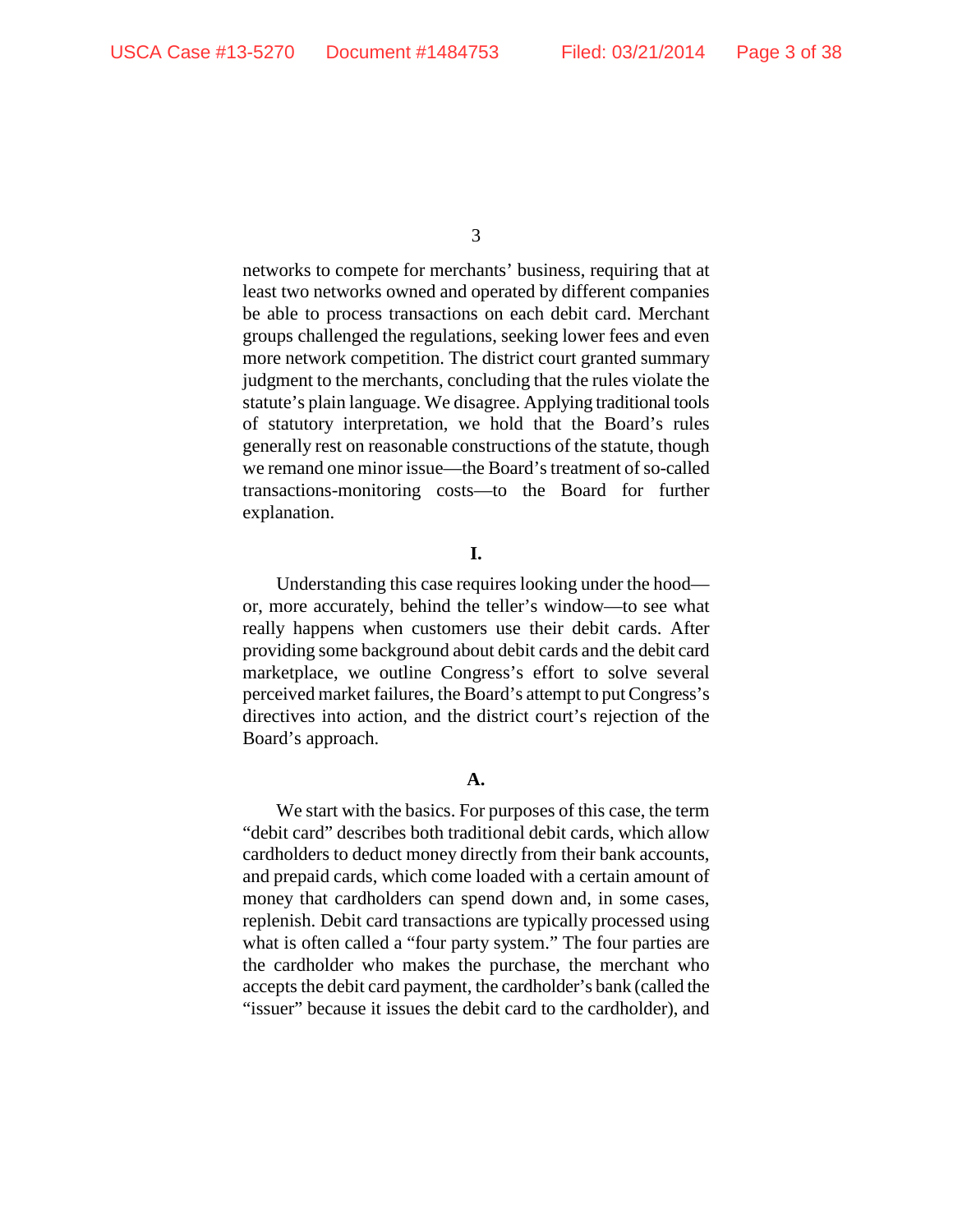the merchant's bank (called the "acquirer" because it acquires funds from the cardholder and deposits those funds in the merchant's account). In addition, each debit transaction is processed on a particular debit card "network," often affiliated with MasterCard or Visa. The network transmits information between the cardholder/issuer side of the transaction and the merchant/acquirer side. Issuers activate certain networks on debit cards, and only activated networks can process transactions on those cards.

Virtually all debit card transactions fall into one of two categories: personal identification number (PIN) or signature. PIN and signature transactions employ different methods of "authentication"—a process that establishes that the cardholder, and not a thief, has actually initiated the transaction. In PIN authentication, the cardholder usually enters her PIN into a terminal. In signature authentication, the cardholder usually signs a copy of the receipt. Most networks can process either PIN transactions or signature transactions, but not both. Signature networks employ infrastructure used to process credit card payments, while PIN networks employ infrastructure used by ATMs. Only about one-quarter of merchants currently accept PIN debit. Some merchants have never acquired the terminals needed for customers to enter their PINs, while others believe that signature debit better suits their business needs. More about this later. And merchants who sell online generally refuse to accept PIN debit because customers worry about providing PINs over the Internet. Merchants who do accept both PIN and signature debit often allow customers to select whether to process particular transactions on a PIN network or a signature network.

Whether PIN or signature, a debit card transaction is processed in three stages: authorization, clearance, and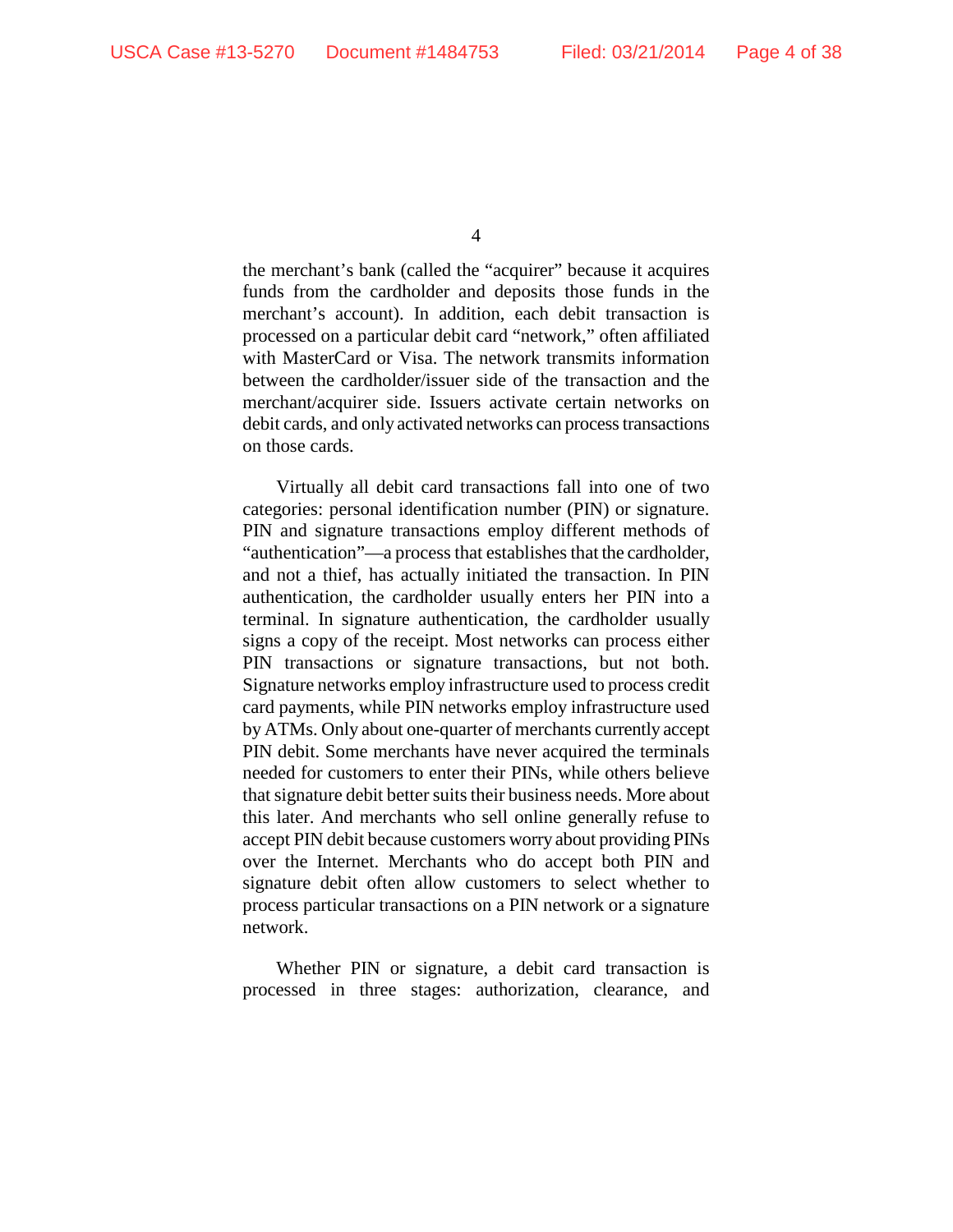settlement. Authorization begins when the cardholder swipes her debit card, which sends an electronic "authorization request" to the acquirer conveying the cardholder's account information and the transaction's value. The acquirer then forwards that request along the network to the issuer. Once the issuer has determined whether the cardholder has sufficient funds in her account to complete the transaction and whether the transaction appears fraudulent, it sends a response to the merchant along the network approving or rejecting the transaction. Even if the issuer approves the transaction, that transaction still must be cleared and settled before any money changes hands.

Clearance constitutes a formal request for payment sent from the merchant on the network to the issuer. PIN transactions are authorized and cleared simultaneously: because the cardholder generally enters her PIN immediately after swiping her card, the authorization request doubles as the clearance message. Signature transactions are first authorized and subsequently cleared: because the cardholder generally signs only after the issuer has approved the transaction, the merchant must send a separate clearance message. This difference between PIN and signature processing explains why certain businesses, including car rental companies, hotels, and sit-down restaurants, often refuse to accept PIN debit. Car rental companies authorize transactions at pick-up to ensure that customers have enough money in their accounts to pay but postpone clearance to allow for the possibility that the customer might damage the vehicle or return it without a full tank of gas. Hotels authorize transactions at check-in but postpone clearance to allow for the possibility that the guest might trash the room, order room service, or abscond with the towels and robes. And sit-down restaurants authorize transactions for the full amount of the meal but postpone clearance to give diners an opportunity to add a tip.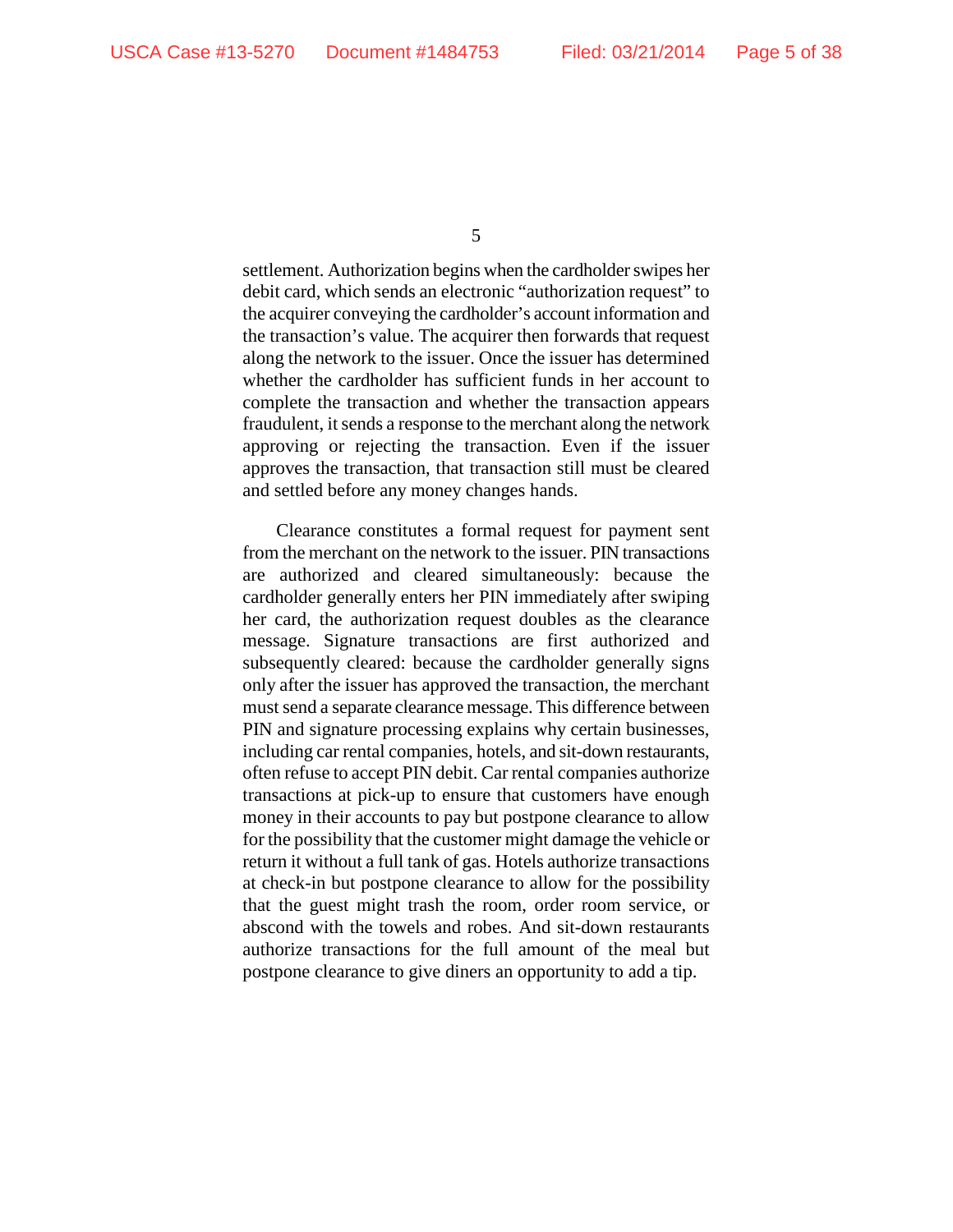The final debit card payment processing step, settlement, involves the actual transfer of funds from the issuer to the acquirer. After settlement, the cardholder's account has been debited, the merchant's account has been credited, and the transaction has concluded. Rather than settle transactions oneby-one, banks generally employ companies that determine each bank's net debtor/creditor position over a large number of transactions and then settle those transactions simultaneously.

Along the way, and central to this case, the parties charge each other various fees. The issuer charges the acquirer an "interchange fee," sometimes called a "swipe fee," which compensates the issuer for its role in processing the transaction. The network charges both the issuer and the acquirer "network processing fees," otherwise known as "switch fees," which compensate the network for its role in processing the transaction. Finally, the acquirer charges the merchant a "merchant discount," the difference between the transaction's face value and the amount the acquirer actually credits the merchant's account. Because the merchant discount includes the full value of the interchange fee, the acquirer's portion of the network processing fee, other acquirer and network costs, and a markup, merchants end up paying most of the costs acquirers and issuers incur. Merchants in turn pass some of these costs along to consumers in the form of higher prices. In contrast to credit card fees, which generally represent a set percentage of the value of a transaction, debit card fees change little as price increases. Thus, a bookstore might pay the same fees to sell a \$25 hardcover that Mercedes would pay to sell a \$75,000 car.

Before the Board promulgated the rules challenged in this case, networks and issuers took advantage of three quirks in the debit card market to increase fees without losing much business. First, issuers had complete discretion to decide whether to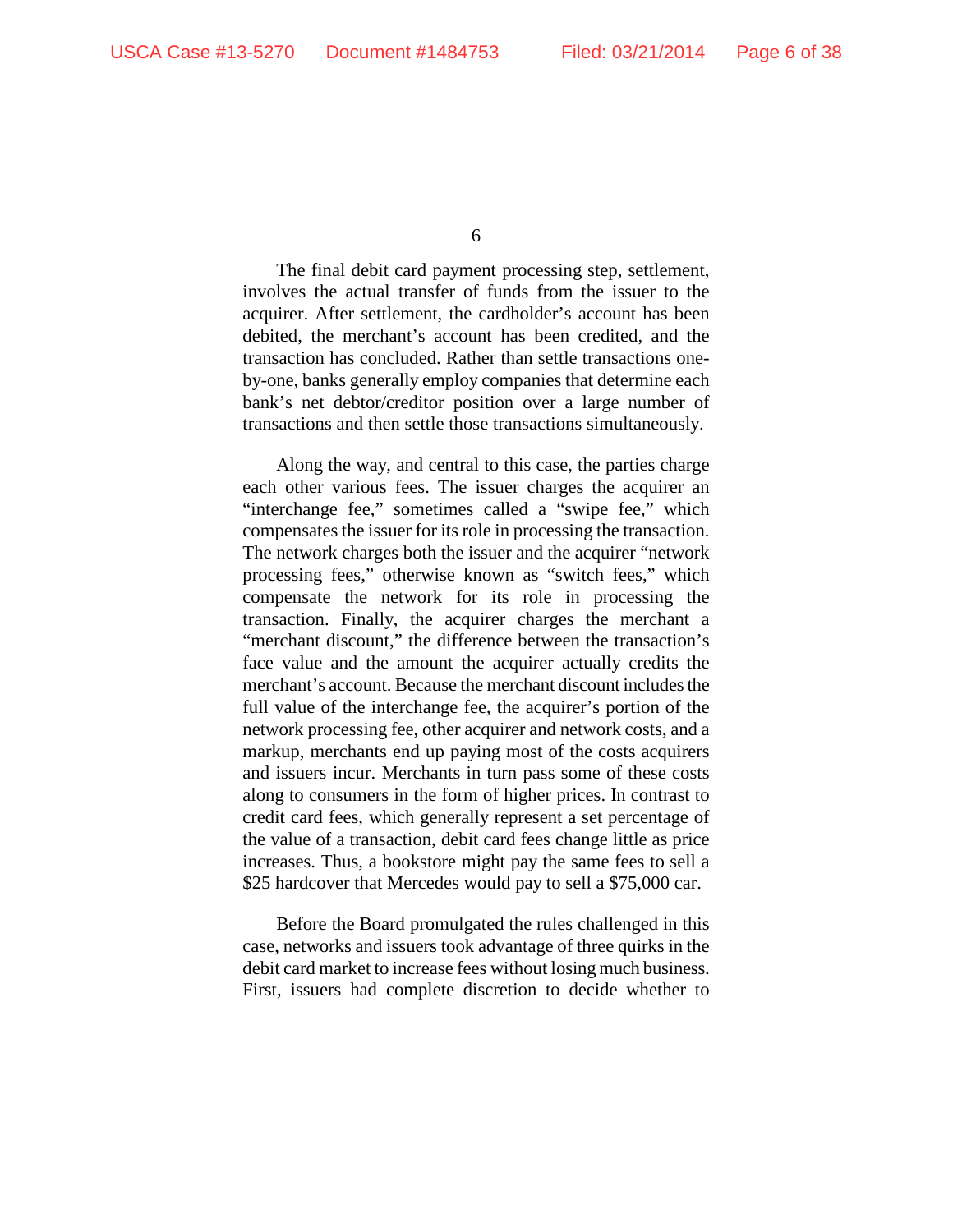activate certain networks on their cards. For instance, an issuer could limit payment processing to one Visa signature network, a Visa signature network and a Visa PIN network, or Visa and MasterCard signature and PIN networks. Second, networks had complete discretion to set the level of interchange and network processing fees. Finally, Visa and MasterCard controlled most of the debit card market. According to one study entered into the record, in 2009 networks affiliated with Visa or MasterCard processed over eighty percent of all debit transactions. Steven C. Salop, et al., *Economic Analysis of Debit Card Regulation Under Section 920*, Paper for the Board of Governors of the Federal Reserve System 10 (Oct. 27, 2010). Making things worse for merchants, these companies imposed "Honor All Cards" rules that prohibited merchants from accepting some but not all of their credit cards and signature debit cards. Merchants were therefore stuck paying whatever fees Visa and MasterCard chose to set, unless they refused to accept any Visa and MasterCard credit and signature debit cards—hardly a realistic option for most merchants given the popularity of plastic.

Exercising this market power, issuers and networks often entered into mutually beneficial agreements under which issuers required merchants to route transactions on certain networks that generally charged high processing fees so long asthose networks also set high interchange fees. Many of these agreements were exclusive, meaning that issuers agreed to activate only one network or only networks affiliated with one company. Networks and issuers also negotiated routing priority agreements, which forced merchants to process transactions on certain activated networks rather than others. By 2009, interchange and network processing fees had reached, on average, 55.5 cents per transaction, including a 44 cent interchange fee, a 6.5 cent network processing fee charged to the issuer, and a 5 cent network processing fee charged to the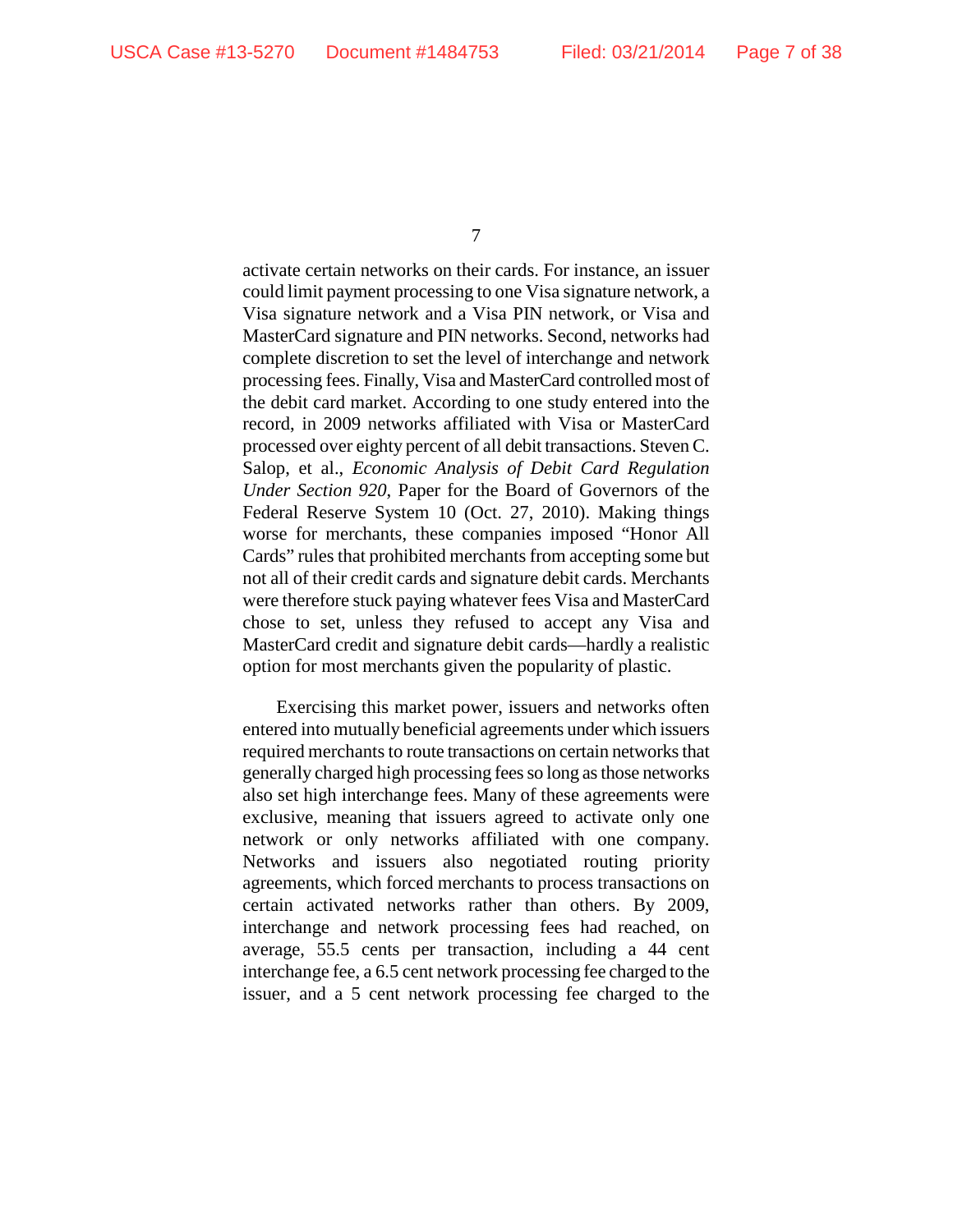acquirer. Debit Card Interchange Fees and Routing, Notice of Proposed Rulemaking ("NPRM"), 75 Fed. Reg. 81,722, 81,725 (Dec. 28, 2010).

**B.**

Seeking to correct the market defects that were contributing to high and escalating fees, Congress passed the Durbin Amendment as part of the 2010 Dodd-Frank Wall Street Reform and Consumer Protection Act, Pub. L. No. 111-203, 124 Stat. 1376 (2010). The amendment, which modified the Electronic Funds Transfer Act (EFTA), Pub. L. No. 95-630, 92 Stat. 3641 (1978), contains two key provisions. The first, EFTA section 920(a), restricts the amount of the interchange fee. Specifically, it instructs the Board of Governors of the Federal Reserve System to promulgate regulations ensuring that "the amount of any interchange transaction fee . . . is reasonable and proportional to the cost incurred by the issuer with respect to the transaction." 15 U.S.C. § 1693o-2(a)(3)(A); *see also id.* §  $1693o-2(a)(6)$ – $(7)(A)$  (exempting debit cards issued by banks that, combined with all affiliates, have assets of less than \$10 billion and debit cards affiliated with certain government payment programs from interchange fee regulations). To this end, section 920(a)(4)(B), in language the parties hotly debate, requires the Board to "distinguish between . . . the incremental cost incurred by an issuer for the role of the issuer in the authorization, clearance, or settlement of a particular debit transaction, which cost shall be considered . . . , [and] other costs incurred by an issuer which are not specific to a particular electronic debit transaction, which costs shall not be considered." *Id.* § 1693o-2(a)(4)(B)(i)-(ii). Like the parties, we shall refer to the costs of "authorization, clearance, and settlement" as "ACS costs." In addition, section 920(a) "allow[s] for an adjustment to the fee amount received or charged by an issuer" to compensate for "costs incurred by the issuer in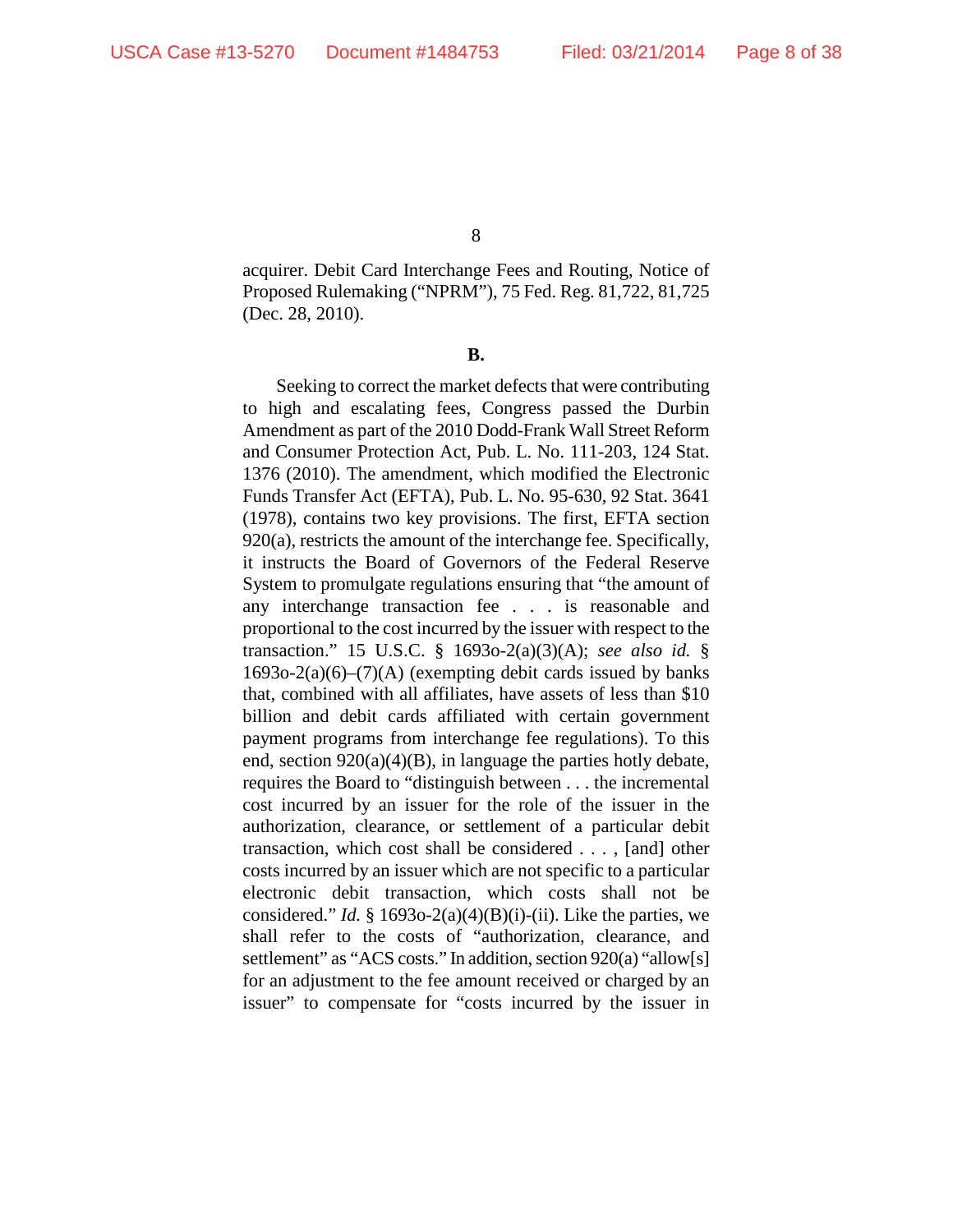preventing fraud in relation to electronic debit transactions involving that issuer," so long as the issuer "complies with the fraud-related standards established by the Board." *Id.* § 1693o- $2(a)(5)(A)$ .

The second key provision, EFTA section 920(b), prohibits certain exclusivity and routing priority agreements. Specifically, it instructs the Board to promulgate regulations preventing any "issuer or payment card network" from "restrict[ing] the number of payment card networks on which an electronic debit transaction may be processed to . . . 1 such network; or . . . 2 or more [affiliated networks]." *Id.* § 1693o-2(b)(1)(A). It also directs the Board to prescribe regulations that prohibit issuers and networks from "inhibit[ing] the ability of any person who accepts debit cards for payments to direct the routing of electronic debit transactions for processing over any payment card network that may process such transactions." *Id.* § 1693o- $2(b)(1)(B)$ . Congress anticipated that these prohibitions would force networks to compete for merchants' business, thus driving down fees.

# **C.**

In late 2010, the Board proposed rules to implement sections 920(a) and (b). As for section 920(a), the Board proposed allowing issuers to recover only "incremental" ACS costs and interpreted "incremental" ACS costs to mean costs that "vary with the number of transactions" an issuer processes over the course of a year. NPRM, 75 Fed. Reg. at 81,735. Issuers would thus be unable to recover "costs that are common to all debit card transactions and could never be attributed to any *particular* transaction (*i.e.*, fixed costs), even if those costs are specific to debit card transactions as a whole." *Id.* at 81,736. The Board "recognize[d]" that this definition would "impose[] a burden on issuers by requiring issuers to segregate costs that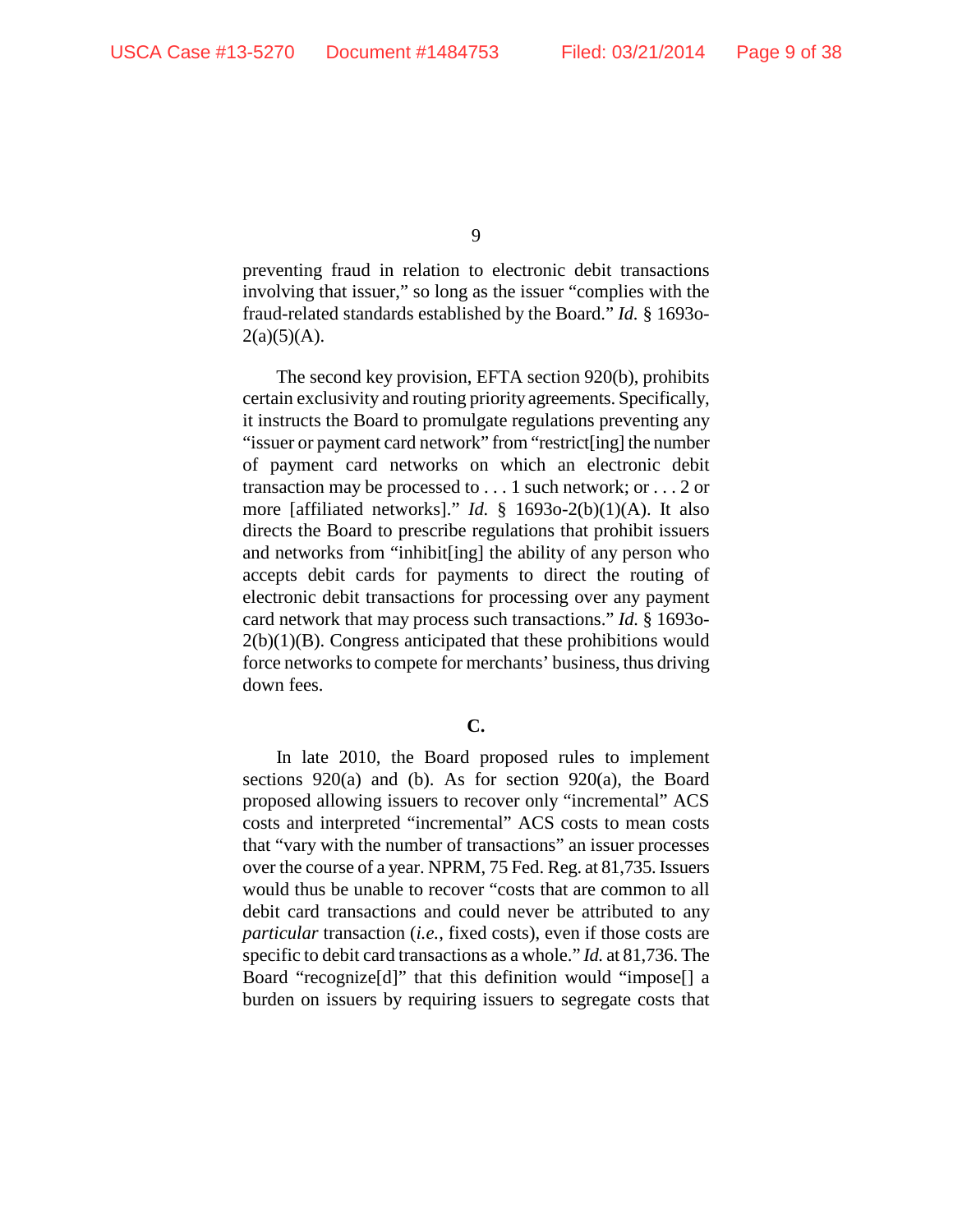vary with the number of transactions from those that are largely invariant to the number of transactions" and "that excluding fixed costs may prevent issuers from recovering through interchange fees some costs associated with debit card transactions." *Id*. The Board nonetheless determined that other definitions of "incremental cost" "do not appropriately reflect the incremental cost of a particular transaction to which the statute refers." *Id.* at 81,735. Limiting the interchange fee to average variable ACS costs, the Board proposed allowing issuers to recover at most 12 cents per transaction—considerably less than the 44 cents issuers had previously received on average. *Id.* at 81,736–39.

After evaluating thousands of comments, the Board issued a Final Rule that almost doubled the proposed cap. The Board abandoned its proposal to define "incremental" ACS costs to mean average variable ACS costs, deciding instead not to define the term "incremental costs" at all. Debit Card Interchange Fees and Routing, Final Rule ("Final Rule"), 76 Fed. Reg. 43,394, 43,426–27 (July 20, 2011). Observing that "the requirement that one set of costs be considered and another set of costs be excluded suggests that Congress left to the implementing agency discretion to consider costs that fall into neither category to the extent necessary and appropriate to fulfill the purposes of the statute," the Board allowed issuers to recover all costs "other than prohibited costs." *Id*. Thus, in addition to average variable ACS costs, issuers could recover: (1) what the proposed rule had referred to as "fixed" ACS costs; (2) costs issuers incur as a result of transactions-monitoring to prevent fraud; (3) fraud losses, which are costs issuers incur as a result of settling fraudulent transactions; and (4) network processing fees. *Id.* at 43,429–31. The Board prohibited issuers from recovering other costs, such as corporate overhead and debit card production and delivery costs, that the Board determined were not incurred to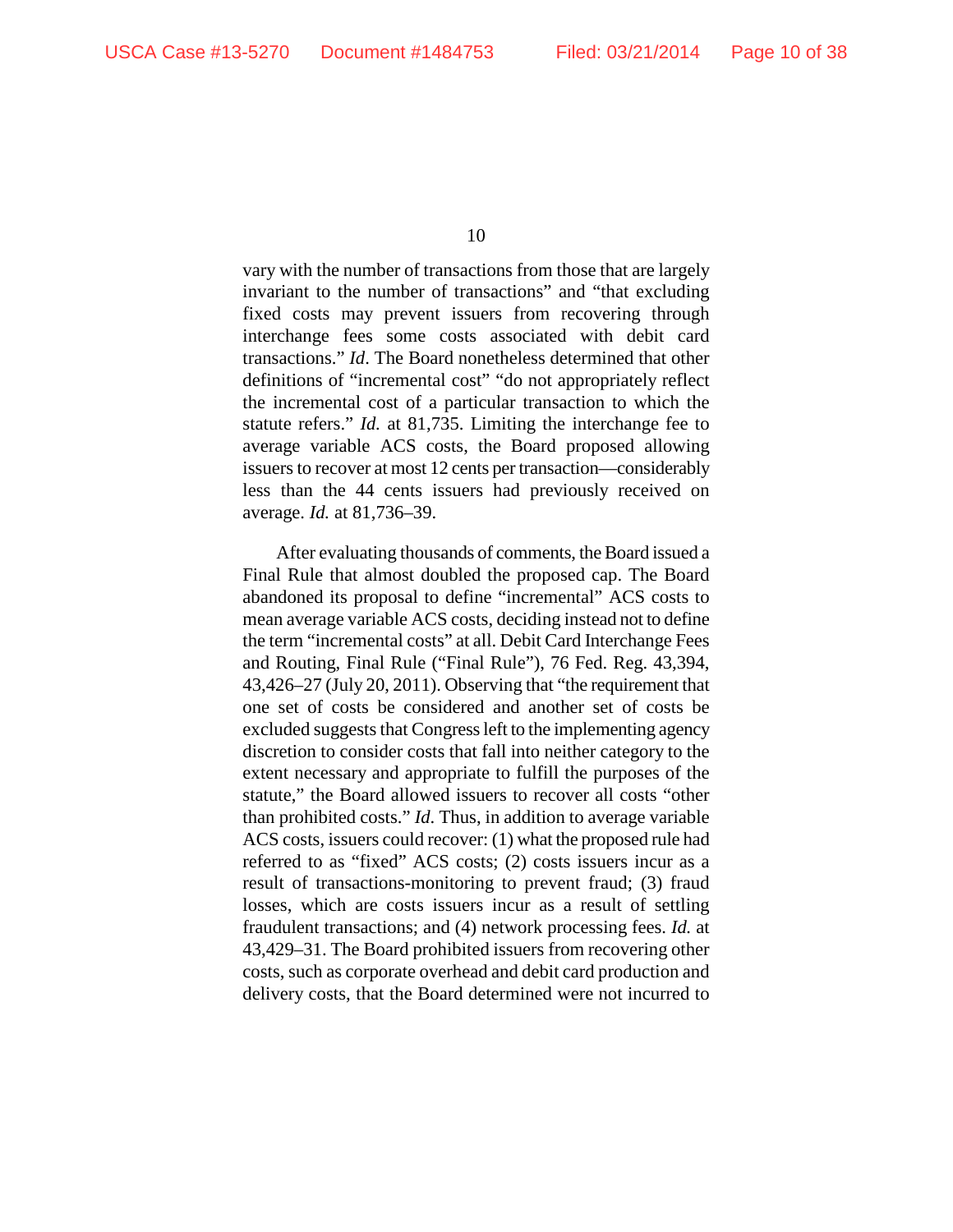process specific transactions. *Id.* at 43,427–29. Accounting for all permissible costs, the Board raised the interchange fee cap to 21 cents plus an *ad valorem* component of 5 basis points (.05 percent of a transaction's value) to compensate issuers for fraud losses. *Id.* at 43,404.

In response to section 920(b), the Board's proposed rule outlined two possible approaches. Under "Alternative A," issuers would have to activate at least two unaffiliated networks on each debit card regardless of method of authentication. NPRM, 75 Fed. Reg. at 81,749. For example, an issuer could activate a Visa signature network and a MasterCard PIN network. Under "Alternative B," issuers would have to activate at least two unaffiliated networks for each method of authentication. *Id.* at 81,749–50. For example, an issuer could activate both Visa and MasterCard signature *and* PIN networks.

In the Final Rule the Board chose Alternative A. Acknowledging that "Alternative A provides merchants fewer routing options," the Board reasoned that it satisfied statutory requirements and advanced Congress's desire to enhance competition among networks without excessively undermining the ability of cardholders to route transactions on their preferred networks or "potentially limit[ing] the development and introduction of new authentication methods." Final Rule, 76 Fed. Reg. at 43,448.

# **D.**

Upset that the Board had nearly doubled the interchange fee cap (as compared to the proposed rule) and had selected the less restrictive anti-exclusivity option, several merchant groups, including NACS, the organization formerly known as the National Association of Convenience Stores, filed suit in district court. The merchants argued that both rules violate the plain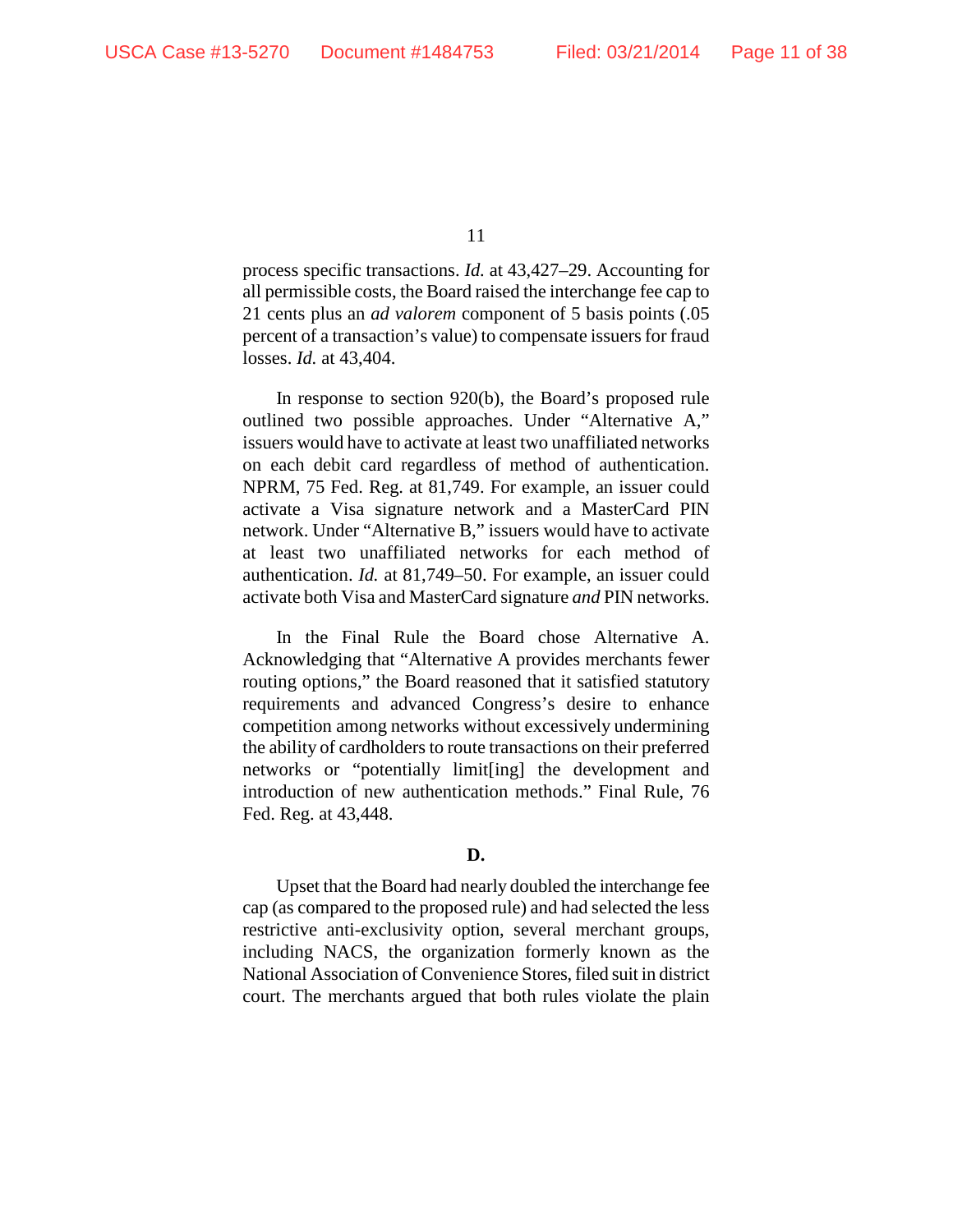terms of the Durbin Amendment: the interchange fee cap because the statute allows issuers to recover only average variable ACS costs, not "fixed" ACS costs, transactionsmonitoring costs, fraud losses, or network processing fees; and the anti-exclusivity rule because the statute requires that all merchants—even those who refuse to accept PIN debit—be able to route each debit transaction on multiple unaffiliated networks. Several financial services industry groups, which during rulemaking had urged the Board to set an even higher interchange fee cap and adopt an even less restrictive antiexclusivity rule, participated as *amici curiae* in support of neither party.

The district court granted summary judgment to the merchants. The court began by observing that "[a]ccording to the Board, **[**the statute contains] ambiguity that the Board has discretion to resolve. How convenient." *NACS v. Board of Governors of the Federal Reserve System*, 958 F. Supp. 2d 85, 101 (D.D.C. 2013). Rejecting this view, the district court determined that the Durbin Amendment is "clear with regard to what costs the Board may consider in setting the interchange fee standard: Incremental ACS costs of individual transactions incurred by issuers may be considered. That's it!" *Id.* at 105. The district court thus concluded that the Board had erred in allowing issuers to recover "fixed" ACS costs, transactionsmonitoring costs, fraud losses, and network processing fees. *Id.* at 105–09. The court also agreed with the merchants that section 920(b) unambiguously requires that all merchants be able to route every transaction on at least two unaffiliated networks. *Id.*  at 109–14. The Board's final anti-exclusivity rule, the district court held, "not only fails to carry out Congress's intention; it effectively countermands it!" *Id.* at 112. Concluding that "the Board completely misunderstood the Durbin Amendment's statutory directive and interpreted the law in ways that were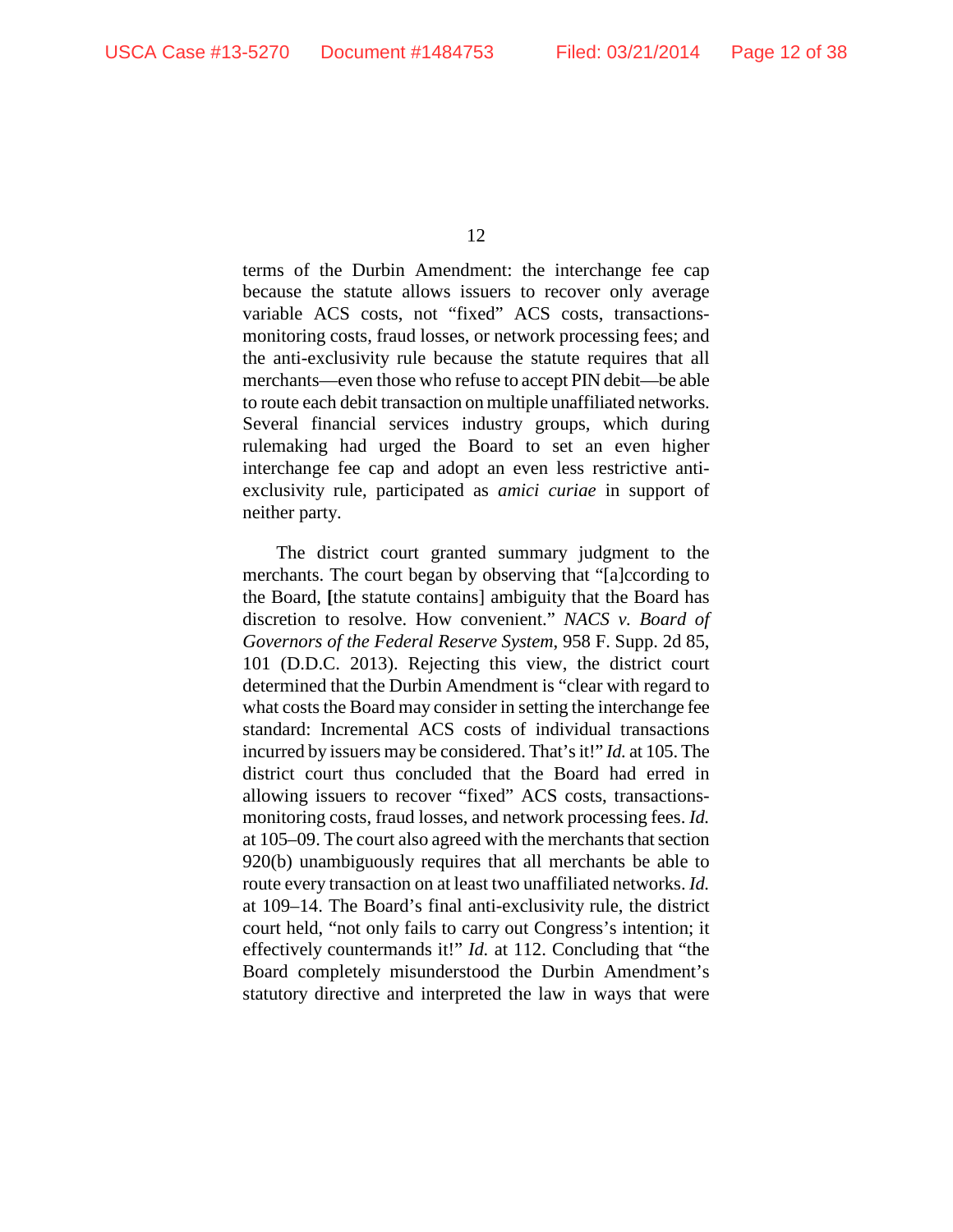clearly foreclosed by Congress," the district court vacated and remanded both the interchange fee rule and the anti-exclusivity rule. *Id.* at 114. But because regulated parties had already "made extensive commitments" in reliance on the Board's rules, the district court stayed vacatur to provide the Board a short period of time in which to promulgate new rules consistent with the statute. *Id.* at 115. Subsequently, the district court granted a stay pending appeal.

The Board now appeals, arguing that both rules rest on reasonable constructions of ambiguous statutory language. Financial services *amici*, urging reversal but still ostensibly appearing in support of neither party, filed a brief and participated in oral argument—though we have considered only those arguments that at least one party has not disavowed. *See Eldred v. Reno*, 239 F.3d 372, 378 (D.C. Cir. 2001) (noting that arguments "rejected by the actual parties to this case" are "not properly before us"); *Eldred v. Ashcroft*, 255 F.3d 849, 854 (D.C. Cir. 2001) (Sentelle, J., dissenting from denial of rehearing en banc) ("Under the panel's holding, it is now the law of this circuit that *amici* are precluded *both* from raising new issues *and* from raising new arguments."). In a case like this, "in which the District Court reviewed an agency action under the [Administrative Procedures Act], we review the administrative action directly, according no particular deference to the judgment of the District Court." *In re Polar Bear Endangered Species Act Listing and Section 4(d) Rule Litigation*, 720 F.3d 354, 358 (D.C. Cir. 2013) (internal quotation marks omitted). Because the Board has sole discretion to administer the Durbin Amendment, we apply the familiar two-step framework set forth in *Chevron U.S.A. Inc. v. Natural Resources Defense Council, Inc.*, 467 U.S. 837 (1984). At *Chevron*'s first step, we consider whether, as the district court concluded, Congress has "directly spoken to the precise question at issue." *Id.* at 842. If not, we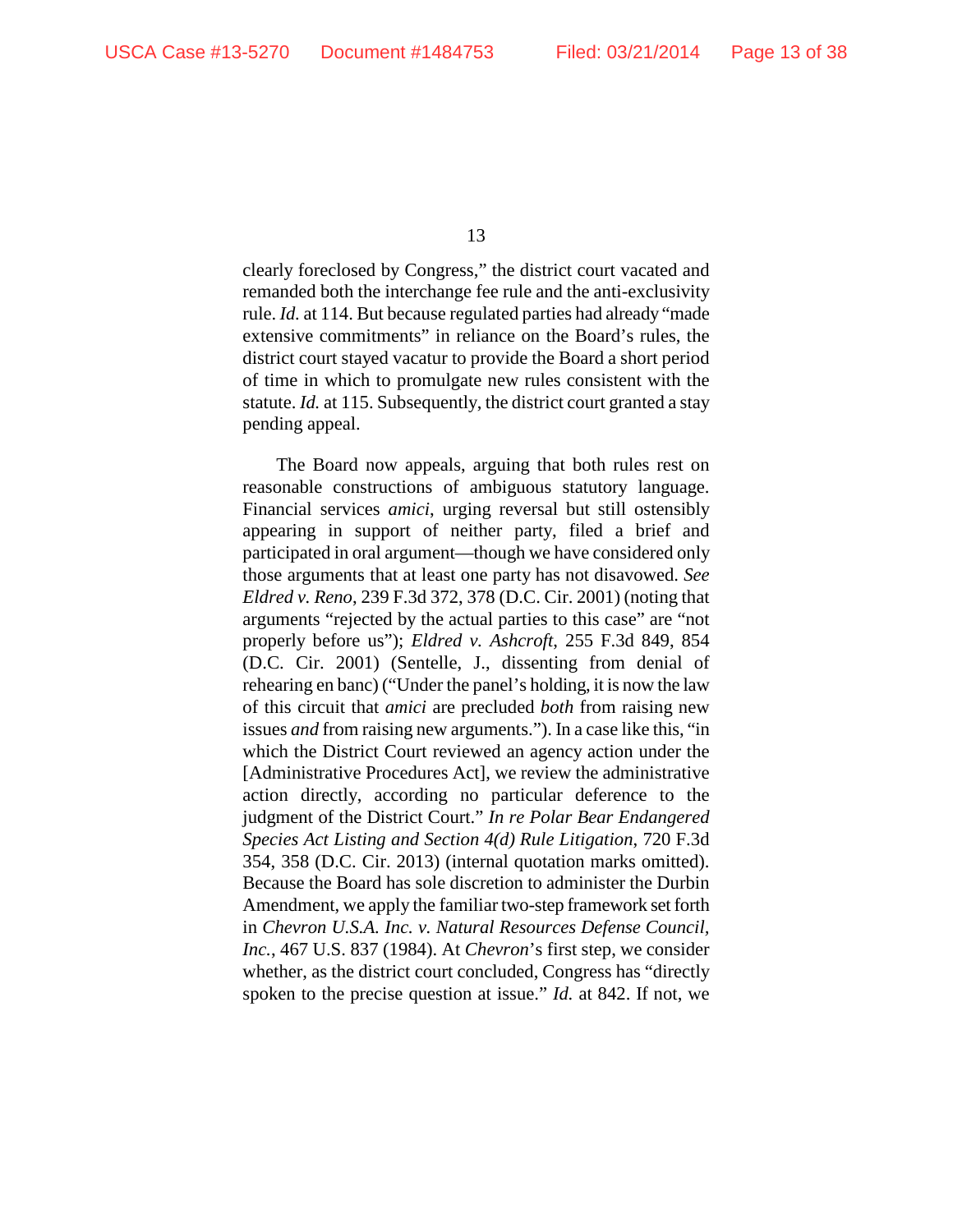proceed to *Chevron*'s second step where we determine whether the Board's rules rest on "reasonable" interpretations of the Durbin Amendment. *Id.* at 844.

Before addressing the parties' arguments, we think it worth emphasizing that Congress put the Board, the district court, and us in a real bind. Perhaps unsurprising given that the Durbin Amendment was crafted in conference committee at the eleventh hour, its language is confusing and its structure convoluted. But because neither agencies nor courts have authority to disregard the demands of even poorly drafted legislation, we must do our best to discern Congress's intent and to determine whether the Board's regulations are faithful to it.

**II.**

We begin with the interchange fee. Recall that section 920(a)(4)(B)(i) *requires* the Board to include "incremental cost[s] incurred by an issuer for the role of the issuer in the authorization, clearance, or settlement of a particular electronic debit transaction," and that section 920(a)(4)(B)(ii) *prohibits*the Board from including "other costs incurred by an issuer which are not specific to a particular electronic debit transaction." Echoing the district court, the merchants argue that the two sections unambiguously permit issuers to recover only "incremental" ACS costs. "The plain language of the Durbin Amendment," the merchants insist, "does not grant the Board the discretion it claims to consider costs beyond those delineated in Section 920(a)(4)(B)." Appellees' Br. 26; *see also NACS*, 958 F. Supp. 2d at 100 (noting that the district court had "*no*  difficulty concluding that the statutory language evidences an intent by Congress to bifurcate the entire universe of costs associated with interchange fees"). Alternatively, the merchants briefly argue that even if section  $920(a)(4)(B)$  is ambiguous, the Board's resolution of that ambiguity was unreasonable—though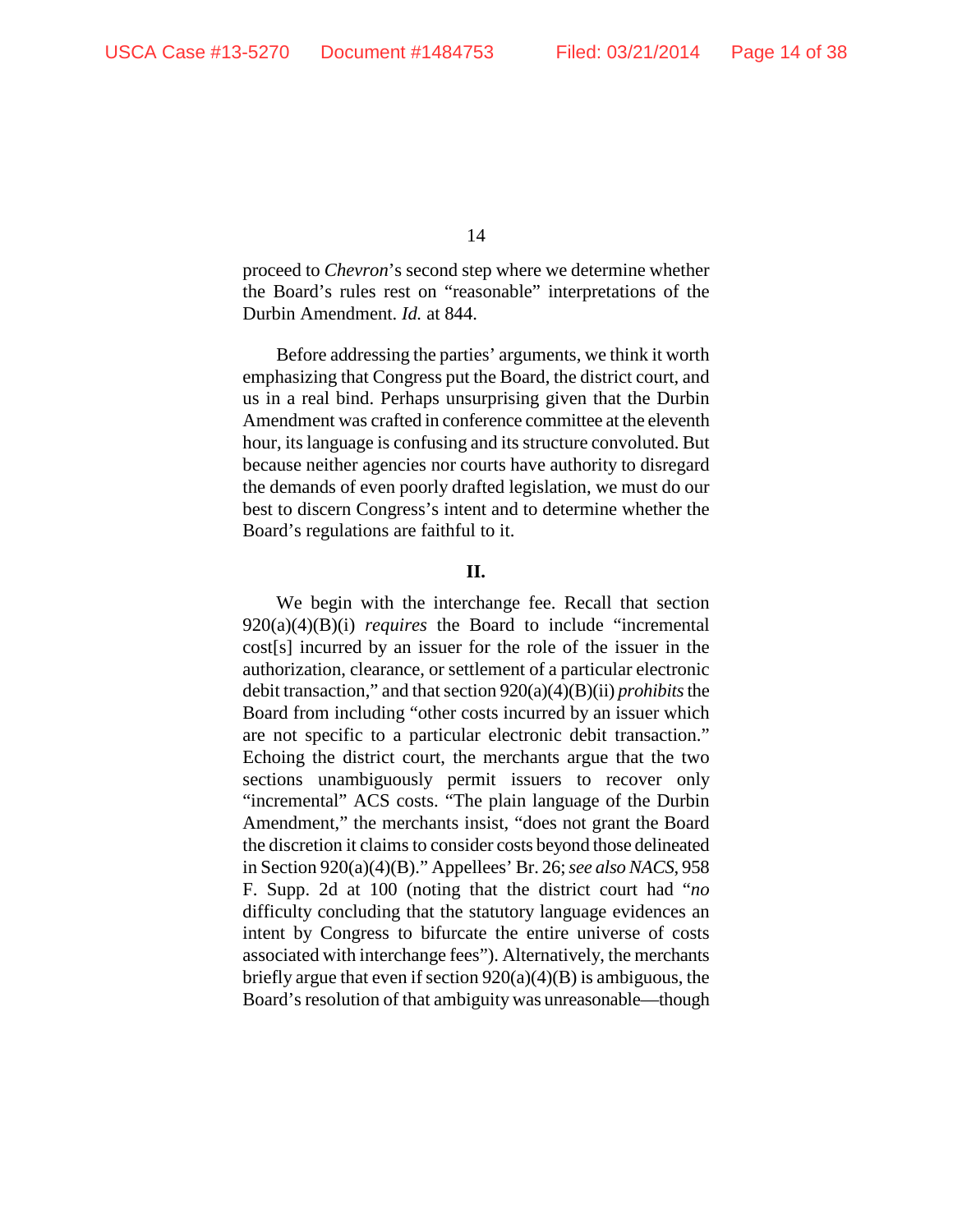they acknowledge that this argument essentially rehashes their *Chevron* step one argument. *See* Appellees' Br. 44 ("Many of the same arguments discussed above also demonstrate the unreasonableness of the interchange fee standard."). The Board also thinks the Durbin Amendment is unambiguous, though it argues that the statute clearly establishes a third category of costs: those that are not "incremental" ACS costs but are specific to a particular transaction. *See* Final Rule, 76 Fed. Reg. at 43,426 ("[T]here exist costs that are not encompassed in either the set of costs the Board must consider under Section  $920(a)(4)(B)(i)$ , or the set of costs the Board may not consider under Section  $920(a)(4)(B)(ii)$ ."). Relying on the requirement that the interchange transaction fee be "reasonable and proportional to the cost incurred by the issuer with respect to the transaction," 15 U.S.C. § 1693o-2(a)(2), (a)(3)(A), the Board concludes that it may but need not allow issuers to recover costs falling within this third category, subject of course to other statutory constraints. Like the merchants, the Board also offers a *Chevron* step two argument. *See* Appellant's Br. 71 ("Even assuming for the sake of argument that the district court offered a possible reading, the statute does not unambiguously foreclose the Board's construction . . . .").

The parties' competing arguments present us with two options. Were we to agree with the merchants that the statute allows recovery only of "incremental" ACS costs, we would have to invalidate the rule without considering the particular categories of costs the merchants challenge given that the Board expressly declined to define the ambiguous statutory term "incremental," let alone determine whether those particular types of costs qualify as "incremental" ACS costs. *See Securities & Exchange Commission v. Chenery Corp.*, 318 U.S. 80, 87 (1943) ("The grounds upon which an administrative order must be judged are those upon which the record discloses that its action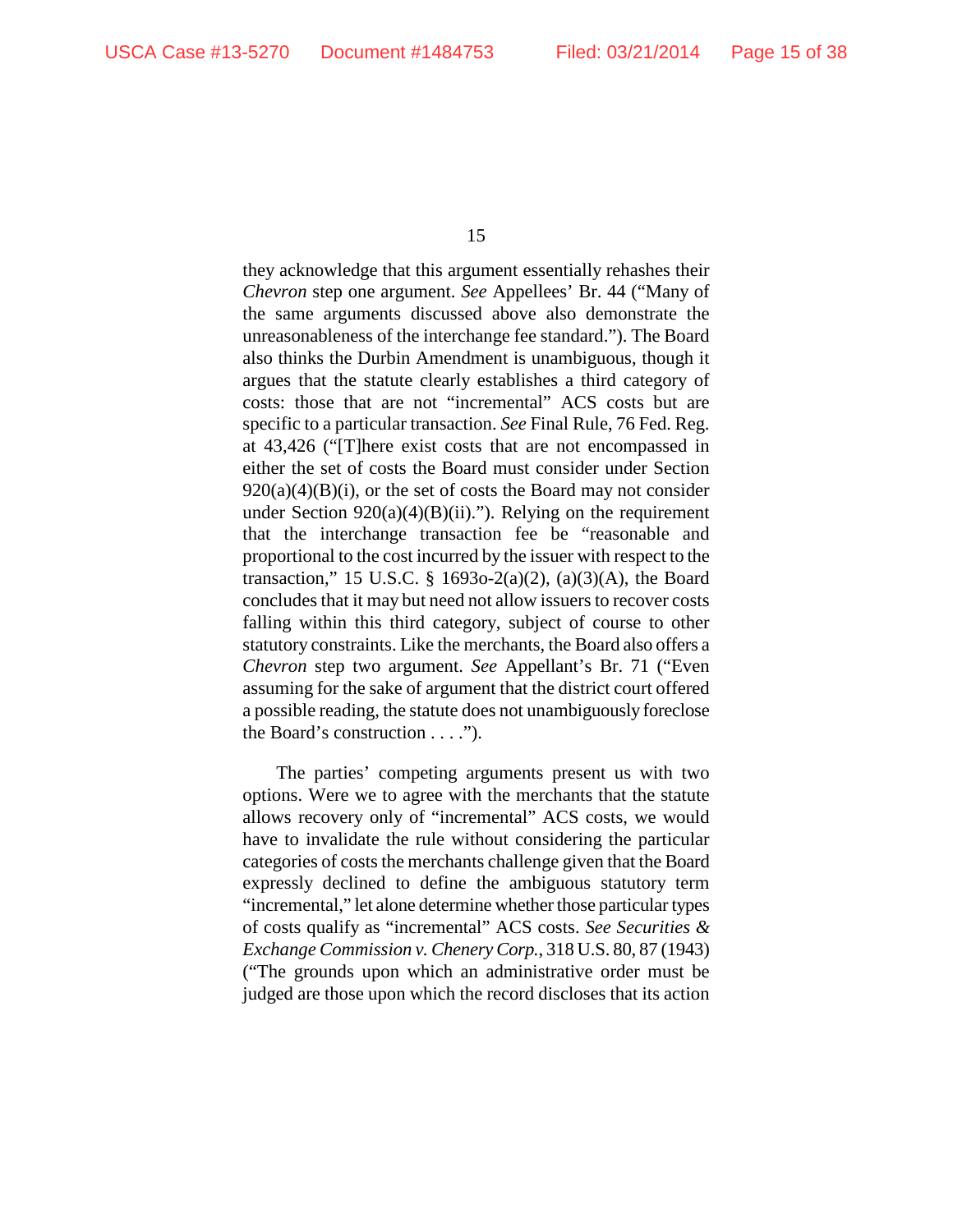was based."). Were we to determine that the Board's reading of section  $920(a)(4)(B)$  is either compelled by the statute or reasonable, we would have to go on to consider whether the statute allows recovery of "fixed" ACS costs, transactionsmonitoring costs, fraud losses, and network processing fees. We must therefore first decide whether section  $920(a)(4)(B)$ bifurcates the entire universe of costs the Board may consider, or whether the statute allows for the existence of a third category of costs that falls outside the two categories specifically listed.

**A.**

The Board may well have been able to interpret section  $920(a)(4)(B)$  as the merchants urge. Such a reading could rely on the statutory mandate to "distinguish between" one set of costs and "other costs," and could interpret section  $920(a)(4)(B)(i)$  as referring to variable costs and section  $920(a)(4)(B)(ii)$  as referring to fixed costs. But contrary to the merchants' position, and consistent with the Board's *Chevron* step two argument, we certainly see nothing in the statute's language compelling that result. The merchants' preferred reading requires assuming that the phrase "incremental cost incurred by the issuer for the role of the issuer in the authorization, clearance, and settlement of a particular electronic debit transaction" describes all issuer costs "specific to a particular electronic debit transaction." For several reasons, however, we believe that phrase could just as easily, if not more easily, be read to qualify the language of section  $920(a)(4)(B)(i)$  such that it encompasses a subset of costs specific to a particular transaction, leaving other costs specific to a particular transaction unmentioned.

To begin with, as the Board pointed out in the Final Rule, the phrase "incremental cost" has a several possible definitions, including marginal cost, variable cost, "the cost of producing some increment of output greater than a single unit but less than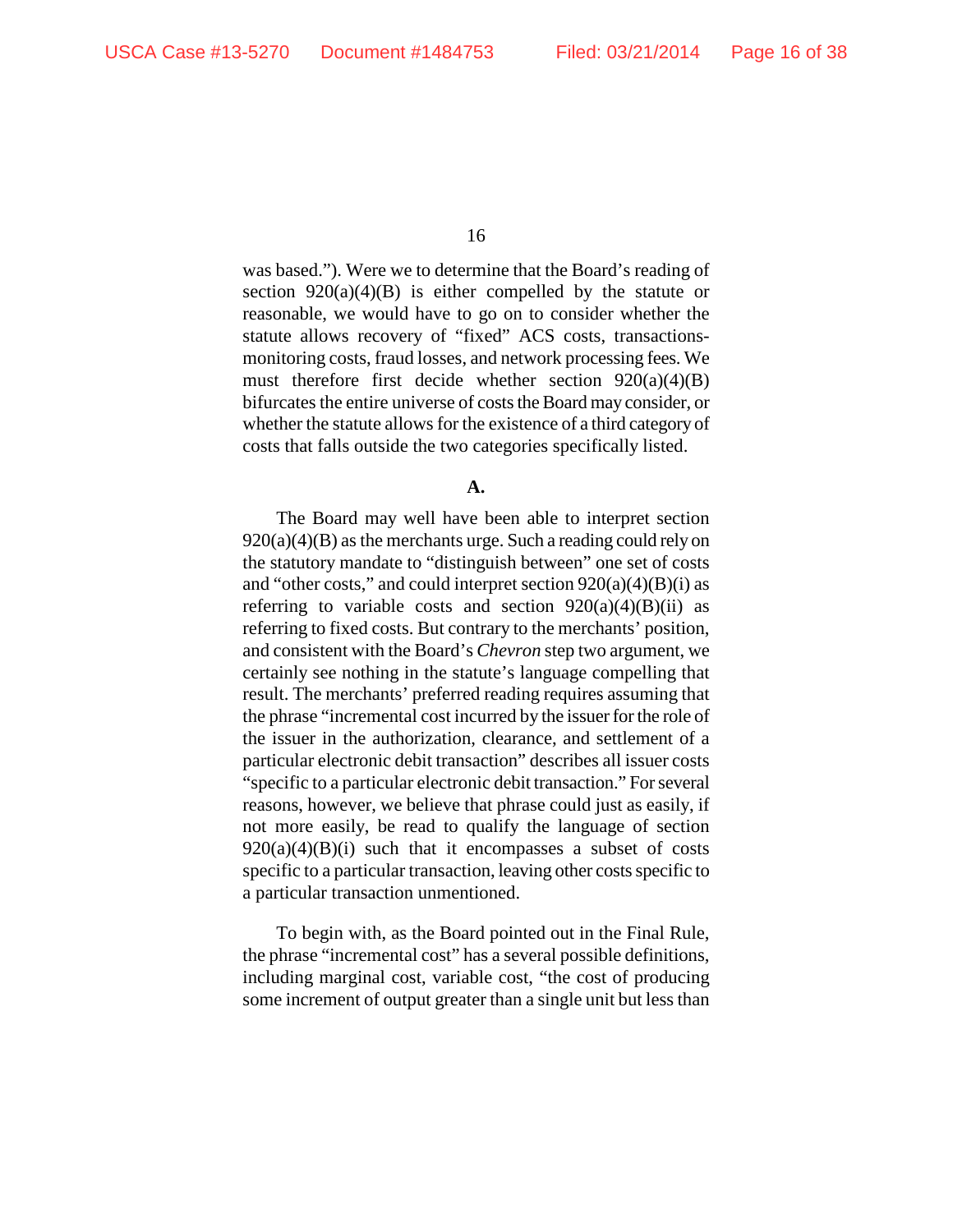the entire production run," and "the difference between the cost incurred by a firm if it produces a particular quantity of a good and the cost incurred by the firm if it does not produce the good at all." Final Rule, 76 Fed. Reg. at 43,426–27. As a result, depending on how these terms are defined, the category of "incremental" costs would not necessarily encompass all costs that are "specific to a particular electronic debit transaction." *See infra* at 26 (noting the parties' agreement that the "specific to a particular electronic debit transaction" phrase should not be read to limit issuers to recovering only the marginal cost of each particular transaction).

Second, the phrase "incurred by an issuer for the role of the issuer in the authorization, clearance, or settlement of a particular electronic debit transaction" limits the class of "incremental" costs the Board must consider. So even if the word "incremental" were read to include all costs specific to a particular transaction, Congress left unmentioned incremental costs other than incremental ACS costs. *See* Final Rule, 76 Fed. Reg. at  $43,426$  n.116 ("The reference in Section  $920(a)(4)(B)(i)$ requiring consideration of the incremental costs incurred in the 'authorization, clearance, or settlement of a particular transaction' and the reference in section  $920(a)(4)(B)(ii)$ prohibiting consideration of costs that are 'not specific to a particular electronic debit transaction,' read together, recognize that there may be costs that are specific to a particular electronic debit transaction that are not incurred in the authorization, clearance, or settlement of that transaction."). For example, in the proposed rule the Board determined that "cardholder rewards that are paid by the issuer to the cardholder for each transaction" and "costs associated with providing customer service to cardholders for particular transactions" are "associated with a particular transaction" but "are not incurred by the issuer for its role in authorization, clearing, and settlement of that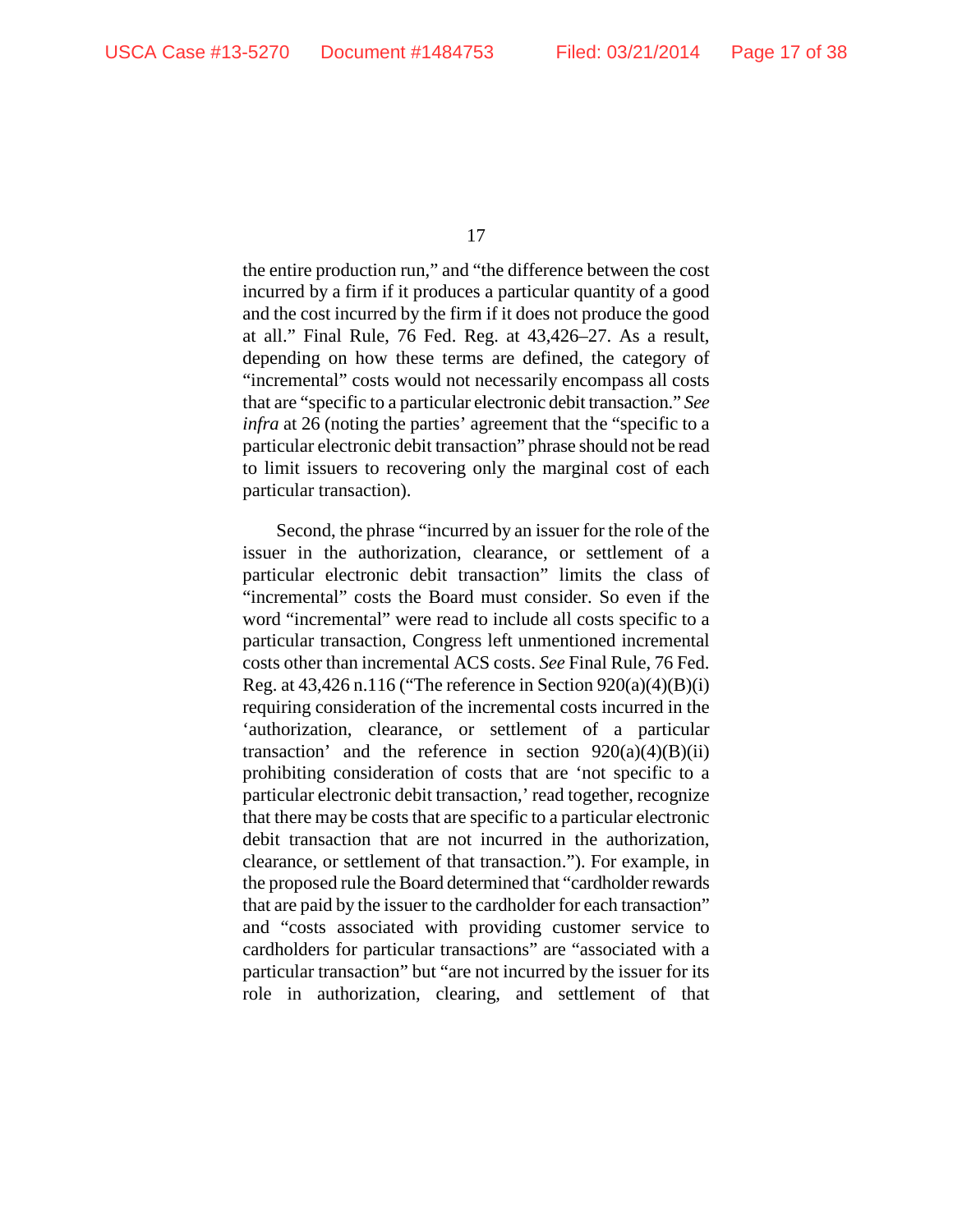transaction." NPRM, 75 Fed. Reg. at 81,735. Moreover, in the Final Rule the Board explained that fraud losses "are specific to a particular transaction" because they result from the settlement of particular fraudulent transactions, but are not incurred by the issuer for the role of the issuer in the authorization, clearance, or settlement of particular transactions. Final Rule, 76 Fed. Reg. at 43,431 (describing fraud losses as "the result of an issuer's authorization, clearance, or settlement of a particular electronic debit transaction that the cardholder later identifies as fraudulent"); *see also* Appellant's Br. 67 (defending the Board's decision to allow issuers to recover some fraud losses on the ground that fraud losses fall outside section 920(a)(4)(B)).

Third, as the Board pointed out, had Congress wanted to allow issuers to recover only incremental ACS costs, it could have done so directly. *See* Final Rule, 76 Fed. Reg. at 43,426. For instance, in section  $920(a)(3)(A)$  Congress could have instructed the Board to "promulgate regulations ensuring that interchange fees are reasonable and proportional to the incremental costs of authorization, clearance, and settlement that an issuer incurs with respect to a particular electronic debit transaction." Instead, in section 920(a)(3)(A) Congress required the Board to promulgate regulations ensuring that interchange fees are "reasonable and proportional to the cost incurred by the issuer with respect to the transaction" and separately instructed the Board, when determining issuer costs, to "distinguish between" incremental ACS costs, which the Board must consider, 15 U.S.C. § 1693o-2(a)(4)(B)(i), and "other costs . . . which are not specific to a particular electronic debit transaction," which the Board must not consider, *id.* § 1693o- $2(a)(4)(B)(ii)$ .

The merchants advance several arguments in support of the opposite conclusion. They first assert that the "which" clause in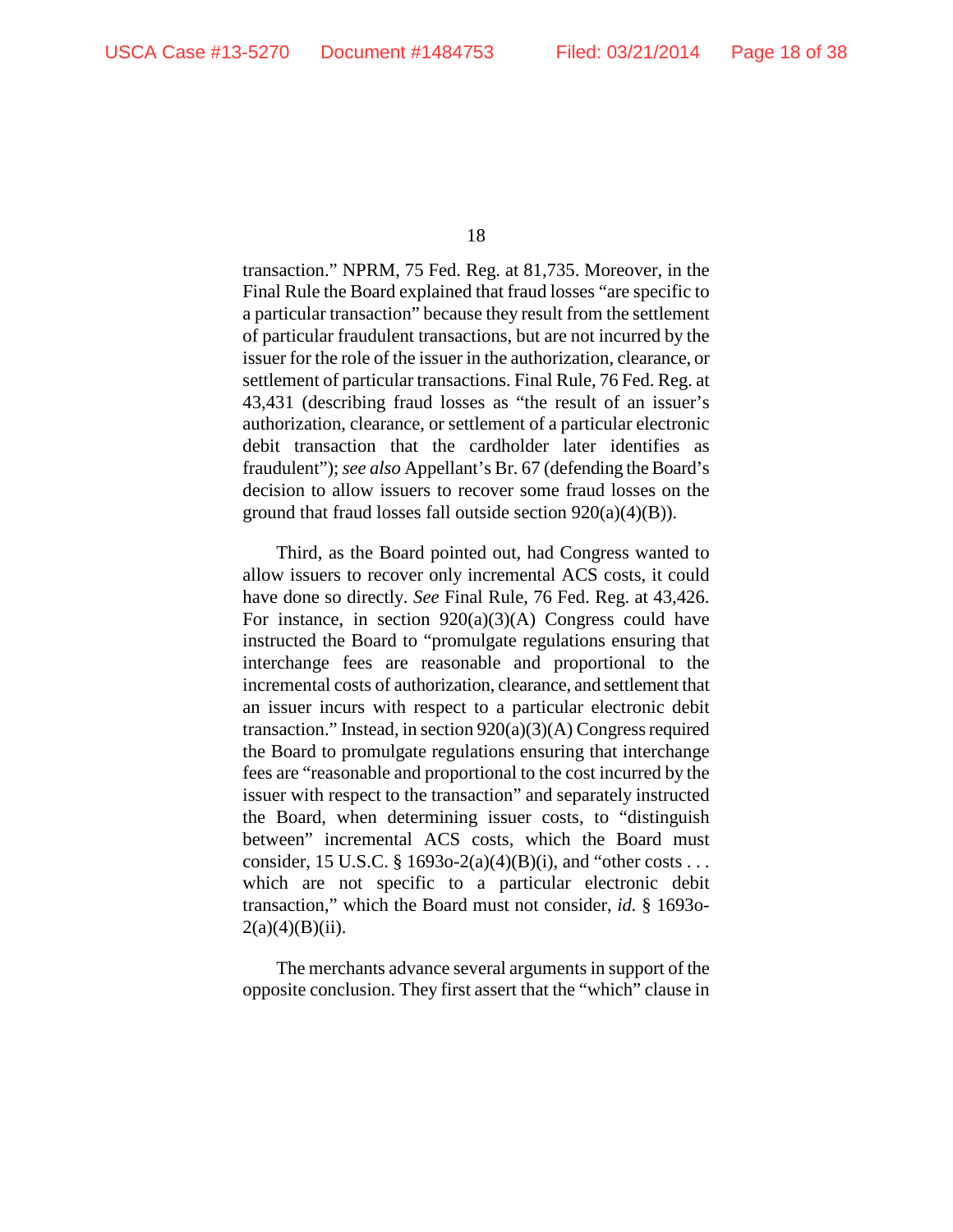the phrase "other costs incurred by an issuer which are not specific to a particular electronic debit transaction" should be read descriptively rather than restrictively. As their labels suggest, descriptive clauses explain, while restrictive clauses define. To illustrate, consider a simple sentence: "the cars which are blue have sunroofs." Read descriptively, the clause "which are blue" states a fact about the entire class of cars, which also happen to have sunroofs. Read restrictively, the clause defines a particular class of cars—blue cars—all of which have sunroofs. Although often subtle, the distinction between descriptive and restrictive clauses makes all the difference in this case. Here's why.

We have thus far assumed that section  $920(a)(4)(B)(ii)$ 's "which" clause should be read restrictively. On this reading (the Board's), the clause defines the class of "other costs" issuers are precluded from recovering. As explained above, based on this restrictive reading the Board reasonably concluded that the statute establishes three categories of costs. But if the clause should instead be read descriptively, then it would describe a characteristic of "other costs" without limiting the meaning of "other costs." On this reading (the merchants'), the statute bifurcates the entire universe of costs, requiring the Board to define the statutory term "incremental cost incurred by an issuer for the role of the issuer in the authorization, clearance, or settlement of a particular electronic debit transaction" as including all costs other than costs "not specific to a particular electronic debit transaction."

Normally, writers distinguish between descriptive and restrictive clauses by setting the former but not the latter aside with commas and by introducing the former with "which" and the latter with "that." Here, Congress introduced the clause at issue with the word "which" but failed to set it aside with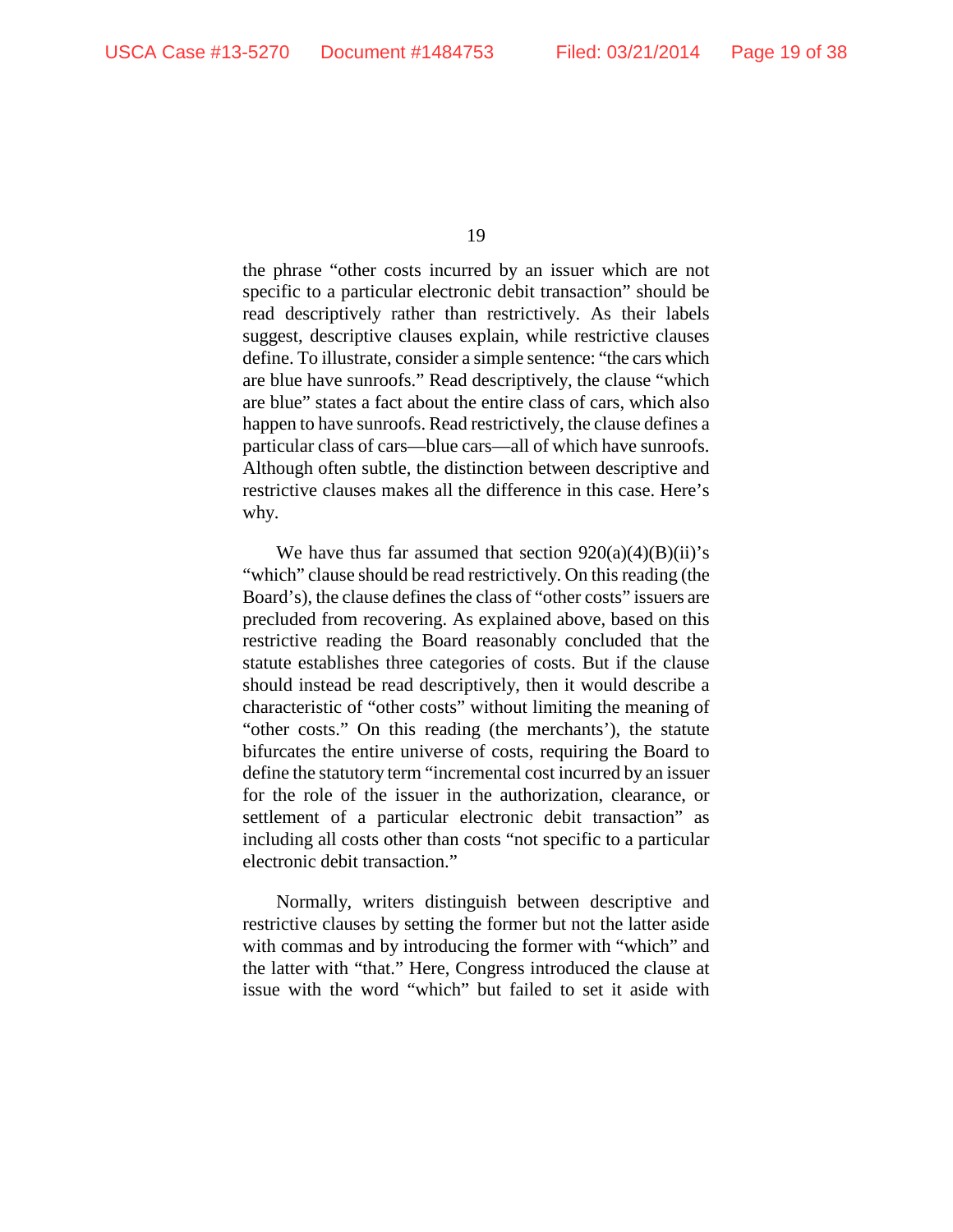commas. Word choice thus suggests a descriptive reading of the clause, while punctuation suggests a restrictive reading. In support of a descriptive reading, the merchants rely on a ninetyyear-old Supreme Court case for the proposition that "[p]unctuation is a minor, and not a controlling, element in interpretation." *Barrett v. Van Pelt*, 268 U.S. 86, 91 (1925); *see also NACS*, 958 F. Supp. 2d at 102 (calling Congress's failure to use commas a "red herring"). This decision provides the merchants little help. Not only was it written long before the development of modern approaches to statutory interpretation, *see U.S. National Bank of Oregon v. Independent Insurance Agents of America, Inc.*, 508 U.S. 439, 454–55 (1993) (noting that although reliance on punctuation must not "distort[] a statute's true meaning," "[a] statute's plain meaning must be enforced, of course, and the meaning of a statute will typically heed the commands of its punctuation"), but it addressed statutory language that, unlike here, contained a clearly misplaced comma, *Barrett*, 268 U.S. at 88 (interpreting a statute "so inapt and defective that it is difficult to give it a construction that is wholly satisfactory" without ignoring its comma).

The idea that we should entirely ignore punctuation would make English teachers cringe. Even if punctuation is sometimes a minor element in interpreting the meaning of language, punctuation is often crucial—a reader might appropriately gloss over a comma mistakenly inserted between a noun and a verb yet pay extra attention to a comma or semicolon setting off separate items in a list. Following the merchants' advice and stuffing punctuation to the bottom of the interpretive toolbox would run the risk of distorting the meaning of statutory language. After all, Congress communicates through written language, and one component of written language is grammar, including punctuation. As *Strunk and White* puts it, "the best writers sometimes disregard the rules of rhetoric. When they do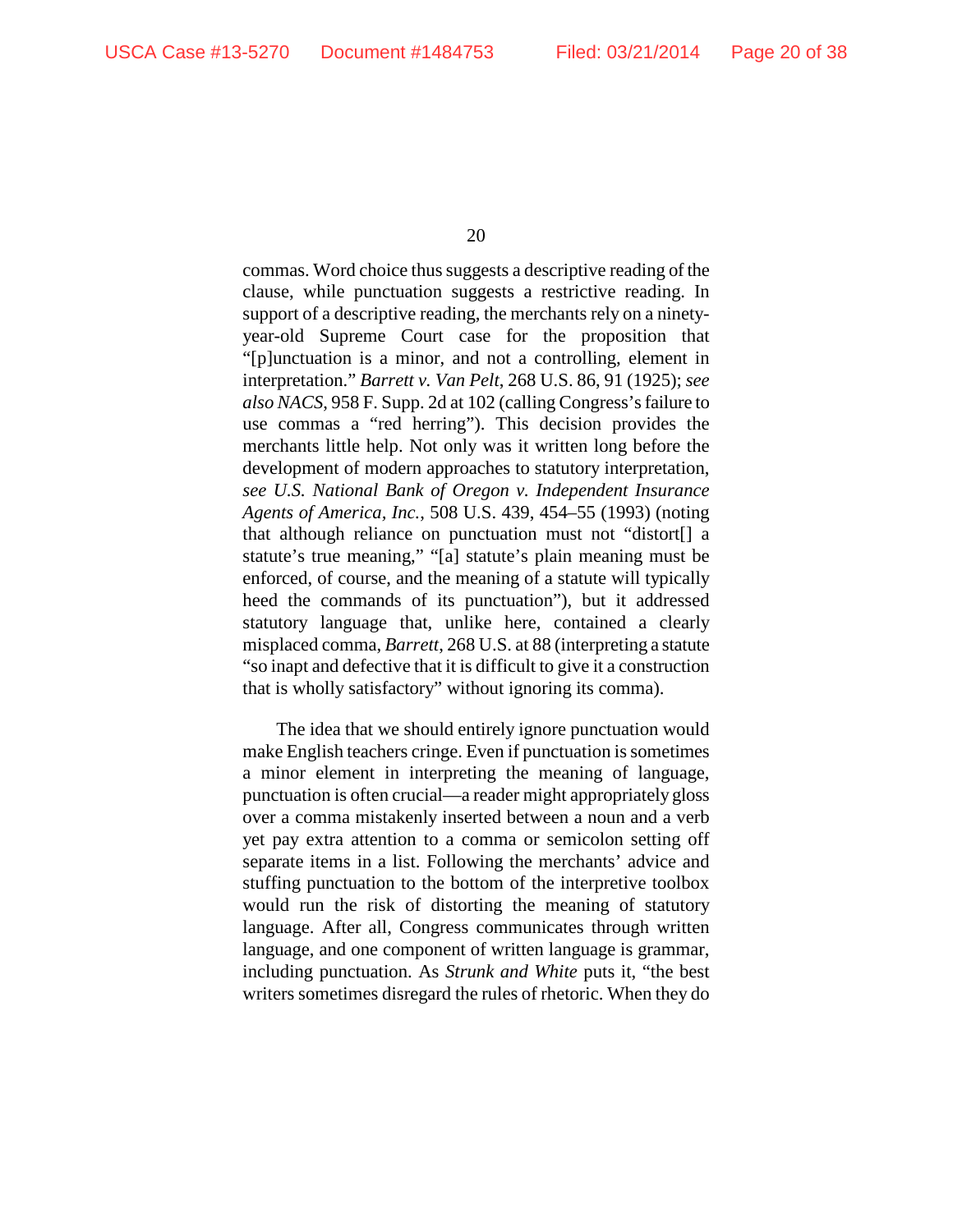so, however, the reader will usually find in the sentence some compensating merit, attained at the cost of the violation. Unless he is certain of doing as well, he will probably do best to follow the rules." WILLIAM STRUNK,JR.&E.B.WHITE, THE ELEMENTS OF STYLE xvii–xviii (4th ed. 2000) (internal quotation marks omitted). Put another way, "all our thoughts can be rendered with absolute clarity if we bother to put the right dots and squiggles between the words in the right places." LYNN TRUSS, EATS, SHOOTS & LEAVES 201–02 (2003).

In this instance, the absence of commas matters far more than Congress's use of the word "which" rather than "that." Widely-respected style guides expressly require that commas set off descriptive clauses, but refer to descriptive "which" and restrictive "that" as a style preference rather than an ironclad grammatical rule. As *The Chicago Manual of Style* explains:

A relative clause that is restrictive—that is, essential to the meaning of the sentence—is neither preceded nor followed by a comma. But a relative clause that could be omitted without essential loss of meaning (a nonrestrictive clause) should be both preceded and (if the sentence continues) followed by a comma. Although *which* can be used restrictively, many careful writers preserve the distinction between restrictive *that* (no commas) and descriptive *which* (commas).

THE CHICAGO MANUAL OF STYLE 250 (14th ed. 2003).*Compare*  STRUNK & WHITE at 3–4 ("Nonrestrictive relative clauses are parenthetic. . . . Commas are therefore needed."), *and* WILSON FOLLETT, MODERN AMERICAN USAGE: A GUIDE 69 (Erik Wensberg ed., 1998) (same), *with* STRUNK & WHITE at 59 ("The use of *which* for *that* is common in written and spoken language. . . . Occasionally *which* seems preferable to *that* . . . But it would be a convenience to all if these two pronouns were used with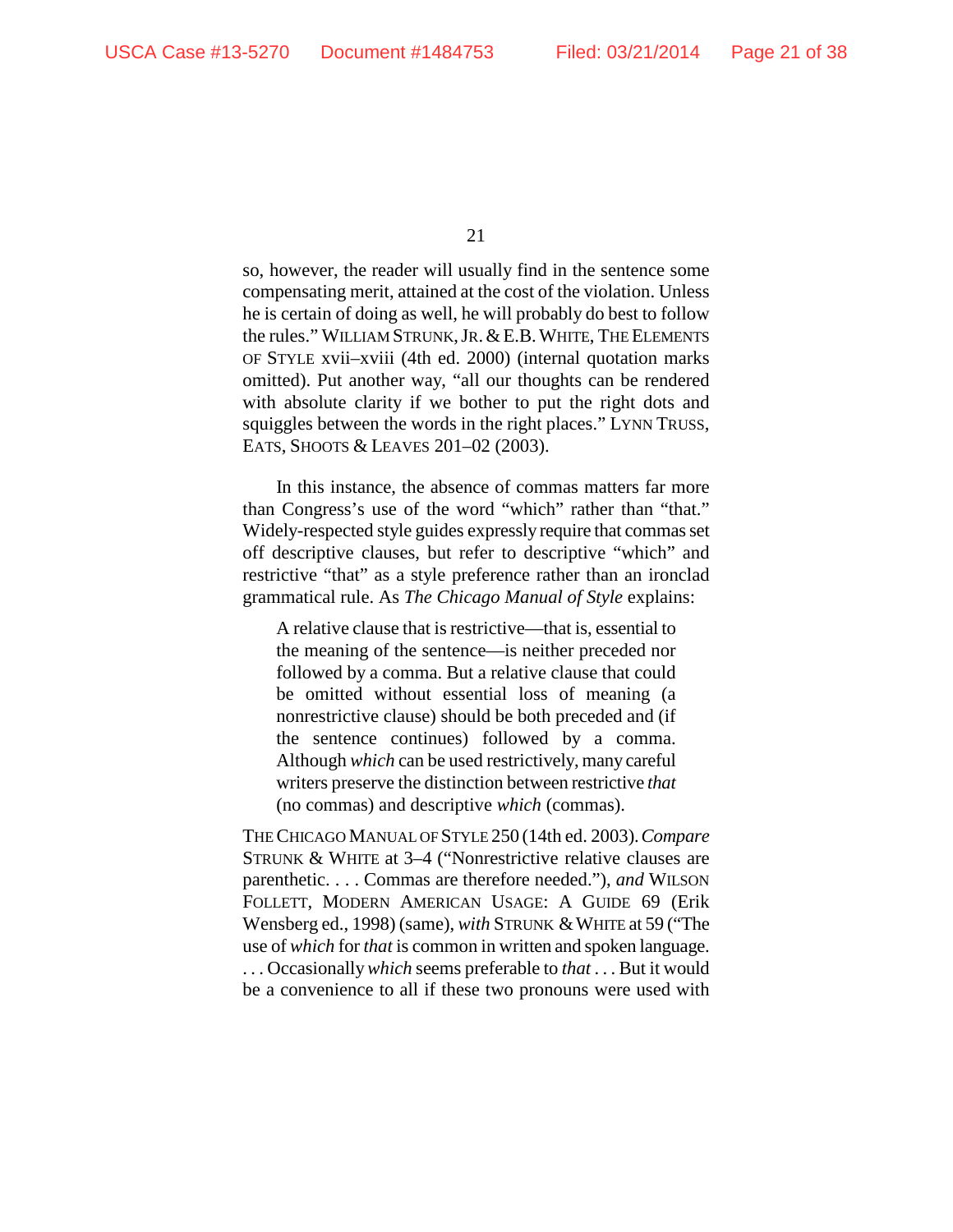precision."), *and* FOLLETT at 293 ("The alert reader will notice that quite a few excellent authors decline to use *that* and *which* in precisely the ways that late-twentieth-century grammar books recommend.").

In fact, elsewhere in the Durbin Amendment Congress demonstrated that it is among those writers who ignore the distinction between descriptive "which" and restrictive "that." In section  $920(b)(1)(A)$ , for example, Congress instructed the Board to prevent networks and issuers from activating on a debit card only one network or "2 or more such networks *which* are owned, controlled, or otherwise operated by" the same company. 15 U.S.C. § 1693o-2(b)(1)(A)(i)-(ii) (emphasis added). Even though Congress used the word "which" to introduce this clause, the clause is clearly restrictive. A descriptive reading would require that the Board prevent issuers and networks from ever activating "one network" or "2 or more such networks." In other words, a descriptive reading would prevent the activation of any networks at all, rendering debit cards useless chunks of plastic. *Cf. Barnhart v. Thomas*, 540 U.S. 20, 24 (2003) (finding a restrictive clause in the statutory phrase "any other kind of substantial gainful work which exists in the national economy"). By contrast, in the Durbin Amendment Congress set aside every clearly descriptive clause with commas. *See, e.g.*, 15 U.S.C. §  $1693o-2(a)(4)(B)(ii)$  ("other costs incurred by an issuer which are not specific to a particular electronic debit transaction*, which* costs shall not be considered under paragraph (2)" (emphasis added)).

The merchants also emphasize Congress's use of the terms "distinguish between," 15 U.S.C. § 1693o-2(a)(4)(B), and "other costs," *id.* § 1693o-2(a)(4)(B)(ii). According to the merchants, the term "distinguish between" suggests that Congress required the Board to "differentiate [between] the two categories of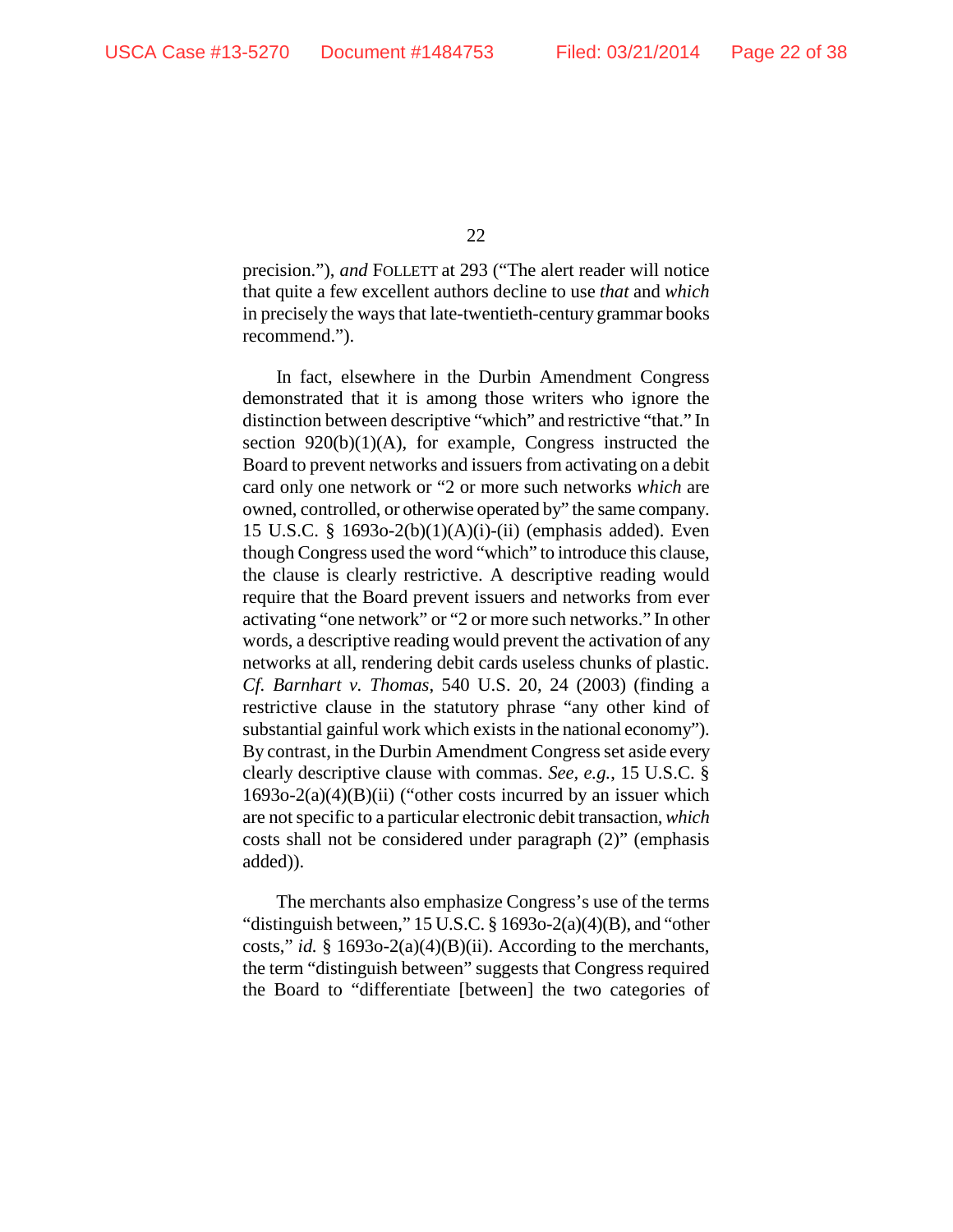costs," and "the very use of the term 'other costs'—as opposed to simply 'costs'—indicates the entire universe of costs that is remaining after consideration of includable costs." Appellees' Br. 28. As noted above, these terms might provide some textual support for the merchants' preferred reading of the statute. But given the Board's reasonable determination that issuers incur costs, other than incremental ACS costs, that are "specific to a particular transaction," the terms "distinguish between" and "other costs" hardly compel the conclusion that the Board must interpret section  $920(a)(4)(B)$  as encompassing all costs that issuers incur. Imagine that you make a deal to hand over part of your baseball card collection and to distinguish between rookie cards, which you must hand over, and other cards less than five years old, which you must not. Although it would probably make little financial sense, you could certainly hand over a 1960 Harmon Killebrew Topps card without violating the terms of the deal.

Next, the merchants assert that the Board, by inferring the existence of a third category of costs, improperly reads a delegation of authority into congressional silence. According to the merchants, "Congress would not delineate with specificity the characteristics of includable costs (*e.g.*, incremental) if it intended, by its silence, to allow the Board to consider and include *their opposite* (*e.g.*, nonincremental)." Appellees' Br. 31; *accord American Petroleum Institute v. Environmental Protection Agency*, 198 F.3d 275, 278 (D.C. Cir. 2000) ("[I]f Congress makes an explicit provision for apples, oranges and bananas, it is most unlikely to have meant grapefruit."). But section  $920(a)(3)(A)$  clearly grants the Board authority to promulgate regulations ensuring that interchange fees are reasonable and proportional to costs issuers incur. The question then is how section  $920(a)(4)(B)$  limits the Board's discretion to define the statutory term "cost incurred by the issuer with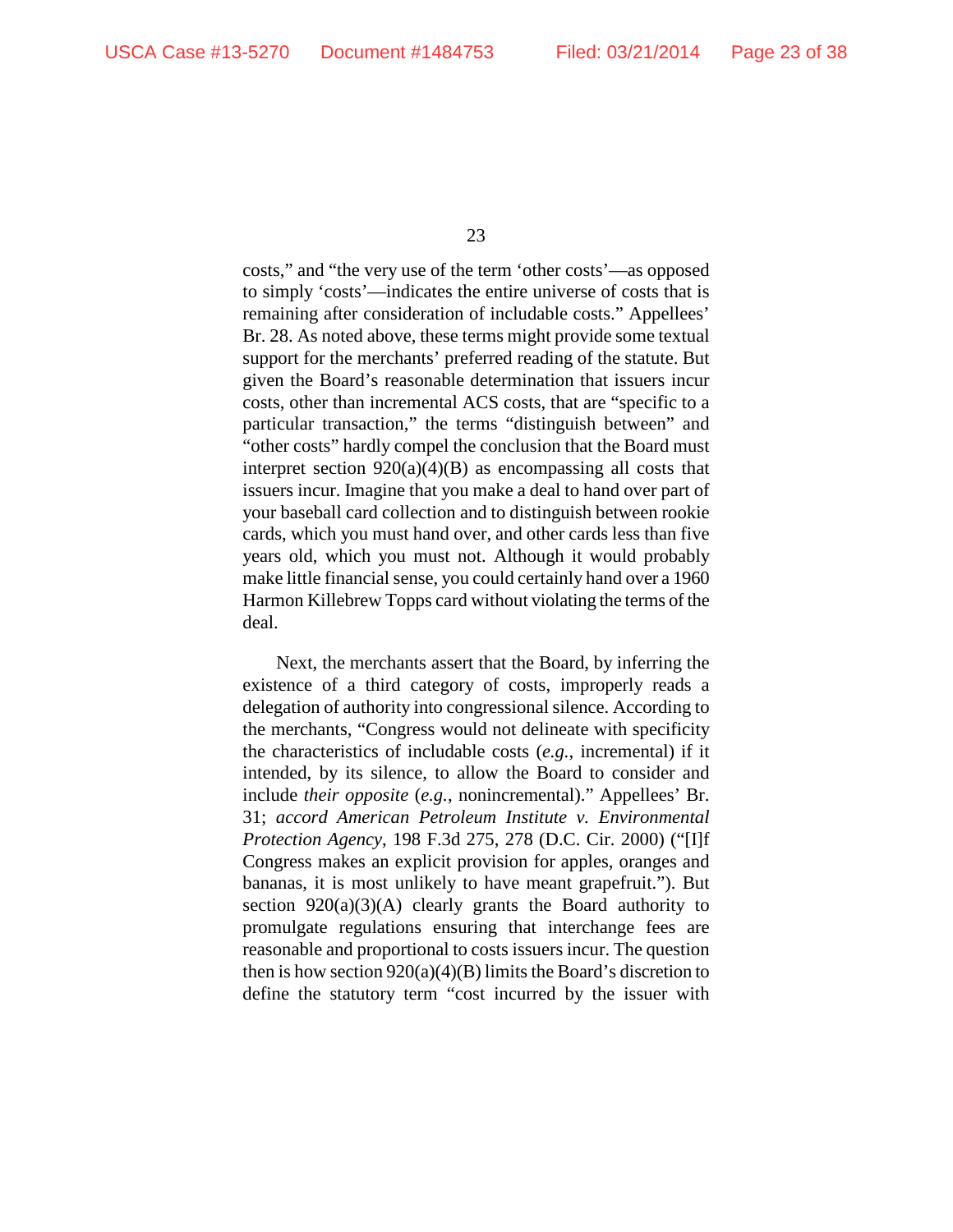respect to the transaction," not whether that section affirmatively grants the Board authority to allow issuers to recover certain costs.

Finally, in a footnote the merchants point to section 920(a)(3)(B)'s requirement that the Board disclose certain ACS cost information and to section  $920(a)(4)(A)$ 's requirement that the Board "consider the functional similarity between electronic debit transactions and checking transactions that are required within the Federal Reserve bank system to clear at par." The district court relied heavily on these provisions, concluding that Congress's decisions to limit disclosure "to the same costs specified in section  $(a)(4)(B)(i)$ " and to direct the Board to consider similarities, but not differences, between checks and debit cards support the merchants' interpretation of the statute. *NACS*, 958 F. Supp. 2d at 103–04. But even assuming the disclosure provision mirrors section 920(a)(4)(B)(i)'s reference to incremental ACS costs—the word "incremental" appears nowhere in the disclosure provision—the statute also allows the Board to collect "such information as may be necessary to carry out the provisions of this section," not just information about incremental ACS costs. 15 U.S.C. § 1693o-2(a)(3)(B). Similarly, Congress's instruction to the Board to "consider the functional similarity between electronic debit transactions and checking transactions" hardly precludes the Board from considering differences as well. Doing just that, the Board decided that it could allow banks to recover some costs in the debit card context that they are unable to recover in the checking context.

Given the Durbin Amendment's ambiguity as to the existence of a third category of costs, we must defer to the Board's reasonable determination that the statute splits costs into three categories: (1) incremental ACS costs, which the Board must allow issuers to recover; (2) costs specific to a particular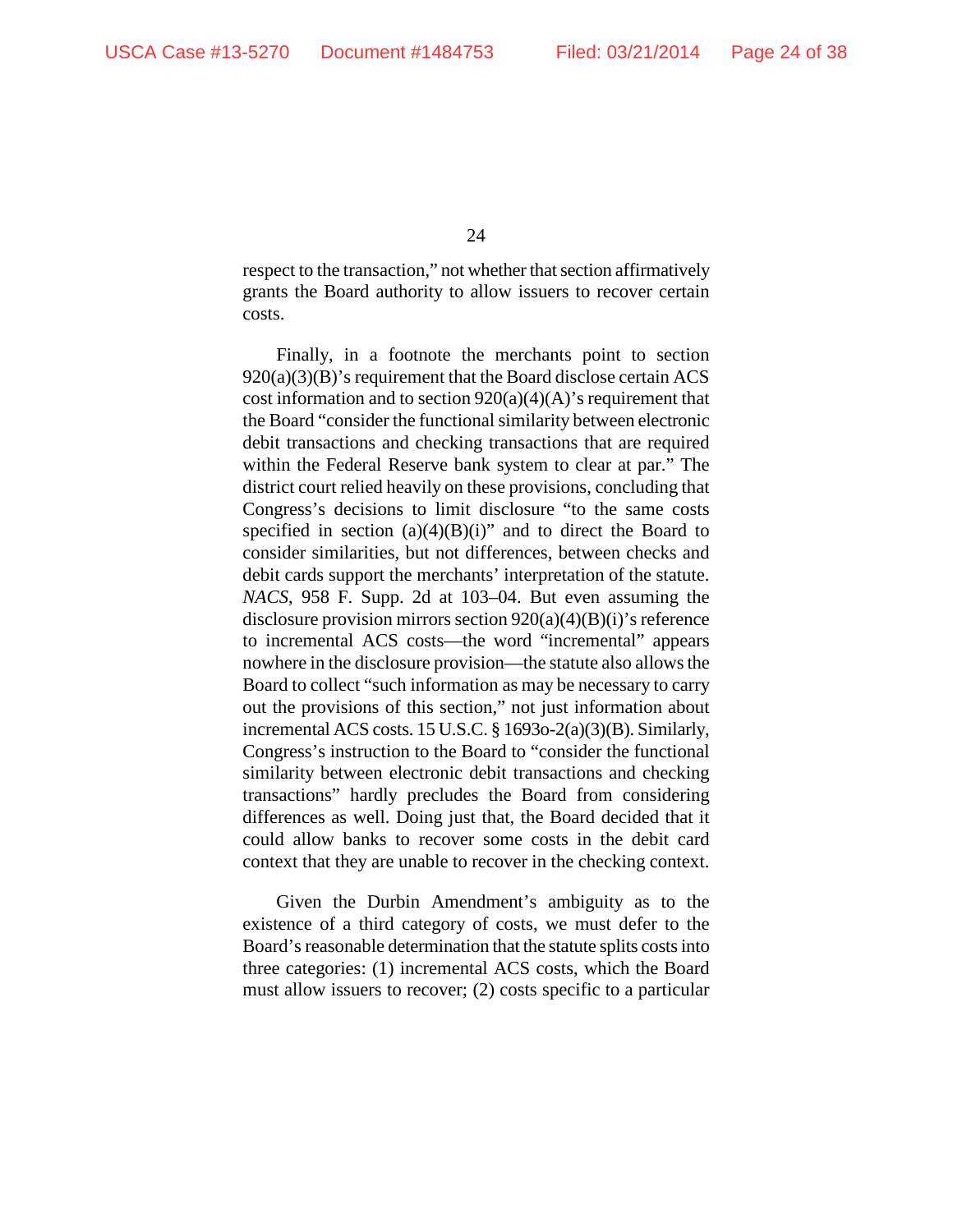transaction, other than incremental ACS costs, which the Board may, but need not, allow issuers to recover; and (3) costs not specific to a particular transaction, which the Board may not allow issuers to recover. *See Chevron*, 467 U.S. at 843 ("Sometimes the legislative delegation to an agency on a particular question is implicit rather than explicit. In such a case, a court may not substitute its own construction of a statutory provision for a reasonable interpretation made by the administrator of an agency.").

### **B.**

Because the Board reasonably interpreted the Durbin Amendment as allowing issuers to recover some costs in addition to incremental ACS costs, we must now determine whether the Board reasonably concluded that issuers can recover the four specific types of costs the merchants challenge: "fixed" ACS costs, network processing fees, fraud losses, and transactions-monitoring costs. Much like agency ratemaking, determining whether issuers or merchants should bear certain costs is "far from an exact science and involves policy determinations in which the [Board] is acknowledged to have expertise." *Time Warner Entertainment Co. v. Federal Communications Commission*, 56 F.3d 151, 163 (D.C. Cir. 1995) (internal quotation marks omitted). We afford agencies special deference when they make these sorts of determinations. *See, e.g.*, *BNSF Railway Co. v. Surface Transportation Board*, 526 F.3d 770, 774 (D.C. Cir. 2008) ("In the rate-making area, our review is particularly deferential, as the Board is the expert body Congress has designated to weigh the many factors at issue when assessing whether a rate is just and reasonable."); *Time Warner*, 56 F.3d at 163. With that caution in mind, we address each category of costs.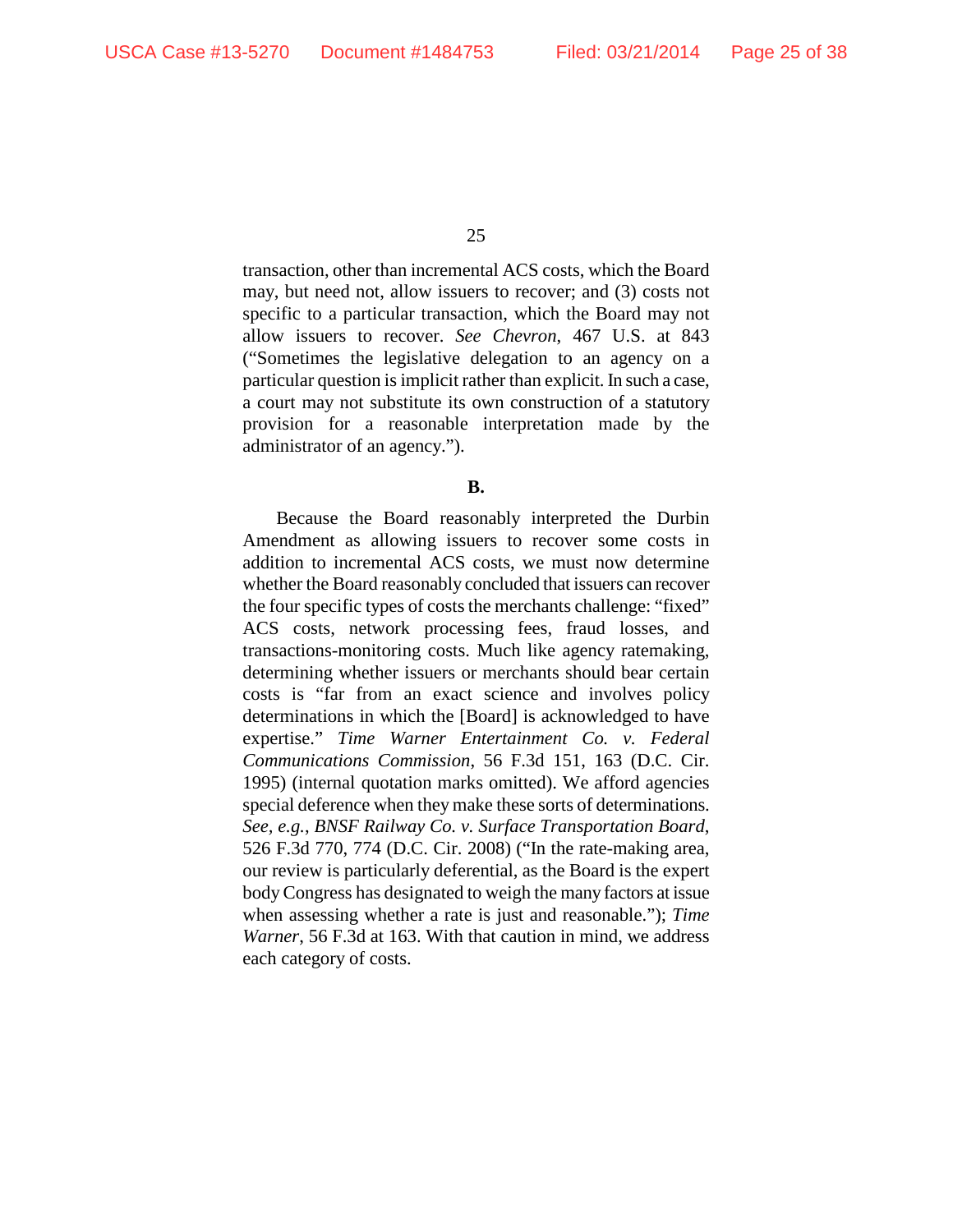# "Fixed" ACS Costs

Microeconomics textbooks draw a clear distinction between "fixed" and "variable" costs: fixed costs are incurred regardless of transaction volume, whereas variable costs change as transaction volume increases. *E.g.*, N. GREGORY MANKIW, PRINCIPLES OF MICROECONOMICS 276–77 (3d ed. 2004). The merchants, noting that the statute precludes recovery of costs "not specific to a particular . . . transaction," 15 U.S.C. § 16930- $2(a)(4)(B)(ii)$ , argue that the Board's Final Rule improperly allows recovery of fixed costs such as "equipment, hardware and software." Appellees' Br. 35. "By definition," the merchants declare, "fixed costs are not 'specific' to any 'particular' transaction and fall squarely within the statute's excludable costs provision." *Id.* at 39. The merchants therefore urge us to require the Board to return to something along the lines of its proposed rule, under which merchants could only recover average variable ACS costs.

The merchants' argument certainly has some persuasive power. One might think it a stretch if a shoe store claimed that the rent it pays its landlord is somehow "specific" to a "particular" shoe sale. But the merchants have never argued that issuers should be allowed to recover only costs incurred as a result of processing individual, isolated transactions. *See* NPRM, 75 Fed. Reg. at 81,736 (requesting comment about whether "costs should be limited to the marginal cost of a transaction"); Final Rule, 76 Fed. Reg. at 43,427 n.118 (noting that "[t]he Board did not receive comments regarding the use of marginal cost"). Indeed, the Board's proposed rule, which the merchants seem to endorse, would have allowed recovery of costs that are variable over the course of a year but could not be traced to any one particular transaction.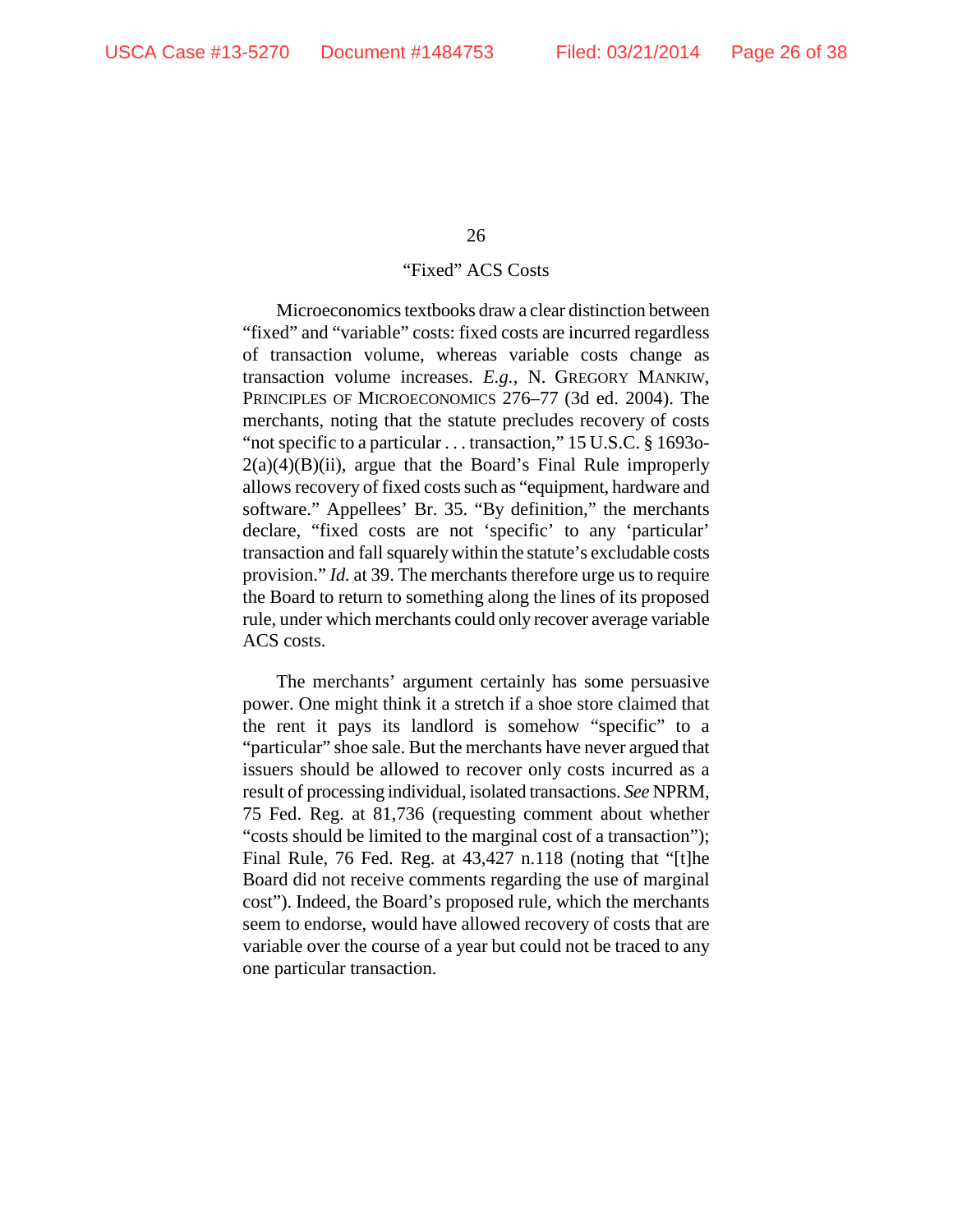We think the Board reasonably declined to read section  $920(a)(4)(B)$  as preventing issuers from recovering "fixed" costs. As the Board pointed out, the distinction the merchants urge between what they refer to as non-includable "fixed" costs and includable "variable" costs depends entirely on whether, on an issuer-by-issuer basis, certain costs happen to vary based on transaction volume in a particular year. For example, in any given year one issuer might classify labor as an includable cost because labor costs happened to vary based on transaction volume over that year, while another issuer might classify labor as a non-includable cost because such costs happened to remain fixed over that year. *See* Final Rule, 76 Fed. Reg. at 43,427. Moreover, the Board pointed out, the distinction between variable and fixed ACS costs depends in some instances on whether an issuer "performs its transactions processing inhouse" or "outsource<sup>[s]</sup> its debit card operations to a third-party processor that charge[s] issuers a per-transaction fee based on its entire cost." *Id.* In any event, the Board concluded, requiring issuers to segregate includable "variable" costs from excludable "fixed" costs on a year-by-year basis would prove "exceedingly difficult for issuers . . . [because] even if a clear line could be drawn between an issuer's costs that are variable and those that are fixed, issuers' cost-accounting systems are not generally set up to differentiate between fixed and variable costs." *Id.* The Board therefore determined that any distinction between fixed and variable costs would prove artificial and unworkable.

Instead, pointing out that the statute requires interchange fees to be "reasonable and proportional" to issuer costs, the Board interpreted section  $920(a)(4)(B)$  as allowing issuers to recover costs they must incur in order to effectuate particular electronic debit card transactions but precluding them from recovering other costs too remote from the processing of actual transactions. "This reading interpret[s] costs that 'are not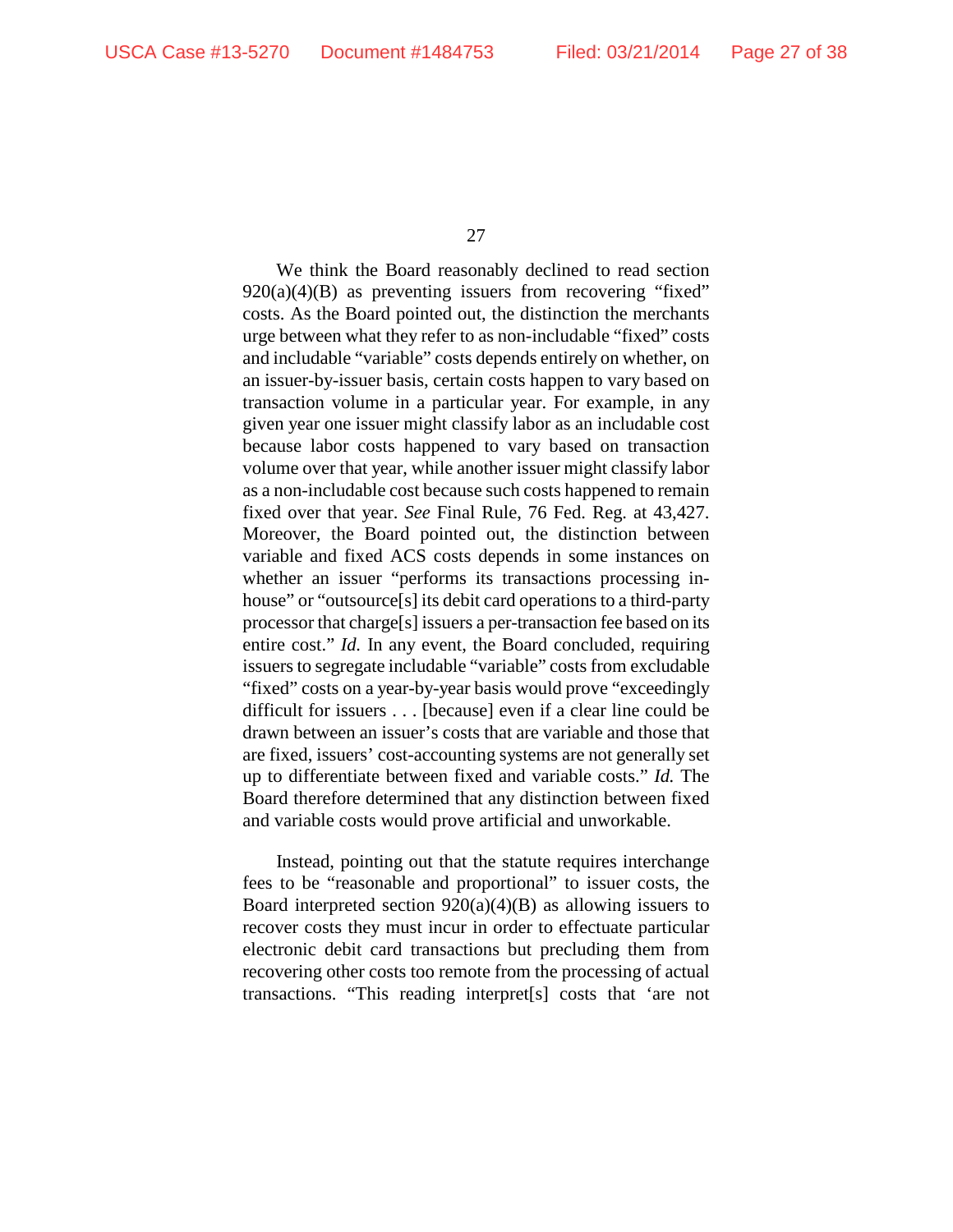specific to a particular electronic debit transaction,' and . . . cannot be considered by the Board, to mean those costs that are not incurred in the course of effecting any electronic debit transaction." *Id.* at 43,426. In our view, the Board reasonably distinguished between costs issuers could recover and those they could not recover on the basis of whether those costs are "incurred in the course of effecting" transactions. *Id*. For instance, the Board's rule allows issuers to recover equipment, hardware, software, and labor costs since "[e]ach transaction uses the equipment, hardware, software and associated labor, and no particular transaction can occur without incurring these costs." *Id.* at 43,430. By contrast, the rule precludes issuers from recovering the costs of producing and distributing debit cards because "an issuer's card production and delivery costs . . . are incurred without regard to whether, how often, or in what way an electronic debit transaction will occur." *Id.* at 43,428. Given the Board's expertise, we see no basis for upsetting its reasonable line-drawing. *See ExxonMobil Gas Marketing Co. v. Federal Energy Regulatory Commission*, 297 F.3d 1071, 1085 (D.C. Cir. 2002) ("We are generally unwilling to review linedrawing . . . unless a petitioner can demonstrate that lines drawn . . . are patently unreasonable, having no relationship to the underlying regulatory problem." (internal quotation marks omitted)).

### Network Processing Fees

This is easy. Network processing fees, which issuers pay on a per-transaction basis, are obviously specific to particular transactions. The merchants argue that allowing issuers to recover network processing fees through the interchange fee would run afoul of section  $920(a)(8)(B)$ , which requires the Board to ensure that "a network fee is not used to directly or indirectly compensate an issuer with respect to an electronic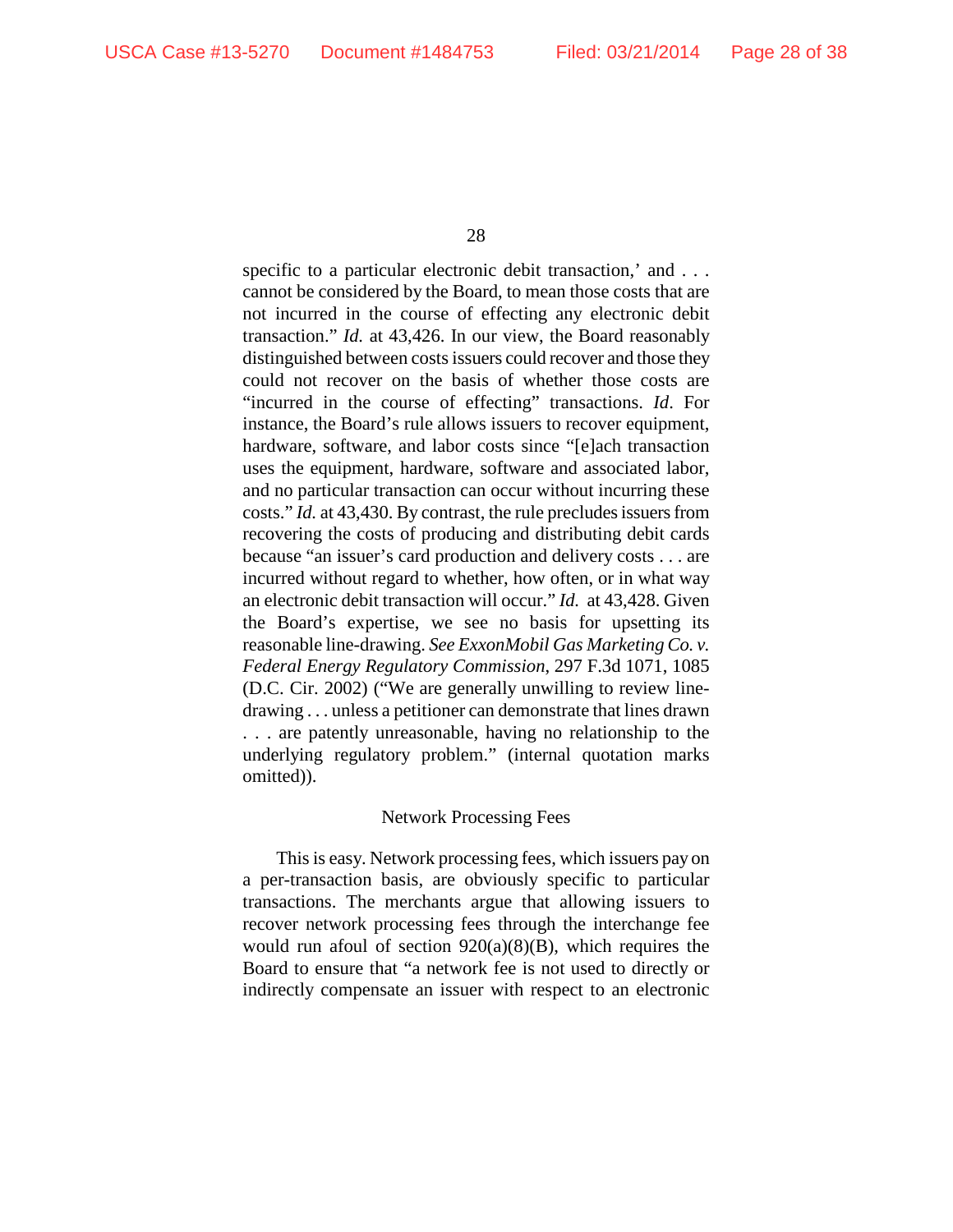debit transaction." Perhaps signaling that even the merchants are not entirely confident about this argument, they present it only in a footnote. The merchants should have left it out entirely. As the Board points out, section  $920(a)(8)(B)$  is designed to prevent issuers and networks from circumventing the Board's interchange fee rules, not to prevent issuers from recovering reasonable network processing fees through the interchange fee. Final Rule, 76 Fed. Reg. at 43,442 ("[Section 920(a)(8)(B)] authorizes the Board to prescribe rules to prevent circumvention or evasion of the interchange transaction fee standards.").

#### Fraud Losses

The merchants nowhere challenge the Board's conclusion that fraud losses, which result from the settlement of particular fraudulent transactions, are specific to those transactions. The only question is whether a separate provision of the Durbin Amendment—section 920(a)(5)'s fraud-prevention adjustment, which allows issuers to recover fraud-prevention costs if those issuers comply with the Board's fraud-prevention standards precludes the Board from allowing issuers to recover fraud losses as part of section 920(a)(2)'s "reasonable and proportional" interchange fee. The merchants claim that it does.

First, noting that Congress intended the fraud-prevention adjustment to be the only "fraud-related adjustment of the issuer," 15 U.S.C. § 1693o-2(a)(5)(A)(ii)(I), the merchants argue that the Board should have allowed issuers to recover fraudrelated costs only through the fraud-prevention adjustment. We disagree. The Board determined—reasonably in our view—that because fraud losses result from the *failure* of fraud-prevention, they do not themselves qualify as fraud-prevention costs. *See*  Final Rule, 76 Fed. Reg. at 43,431 ("An issuer may experience losses for fraud that it cannot prevent and cannot charge back to the acquirer or recoup from the cardholder."). And nothing in the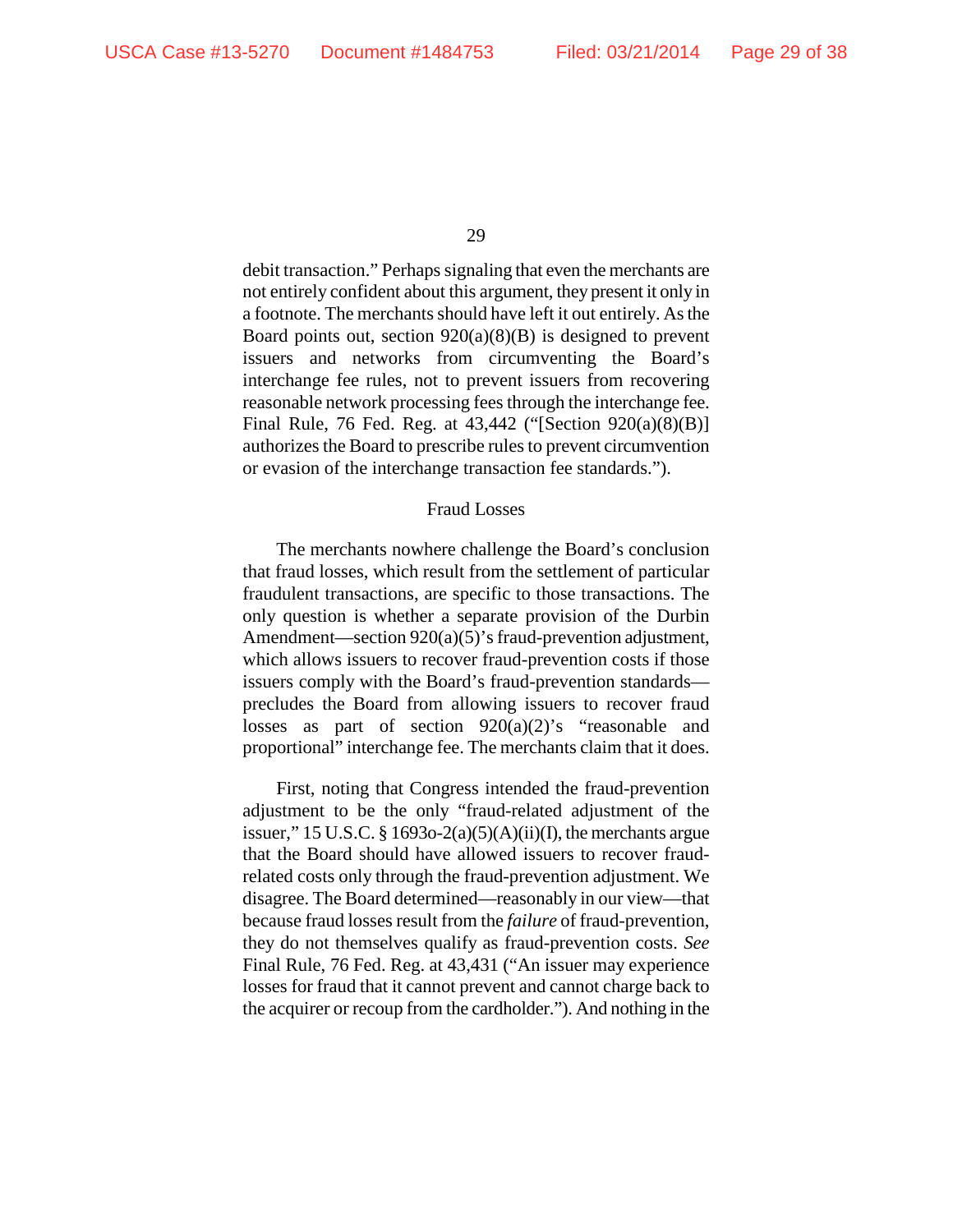statute suggests that Congress used the word "adjustment" to describe the process of determining which costs issuers should be allowed to recover directly through the interchange fee. Rather, when discussing the fraud-prevention adjustment, Congress empowered the Board to "allow for an adjustment to the fee amount received or charged by an issuer under paragraph (2)." 15 U.S.C. § 1693o-2(a)(5)(A). Paragraph (2), in turn, requires that the interchange fee be "reasonable and proportional" to costs incurred by issuers. *Id.* § 1693o-2(a)(2). Thus, Congress used the word "adjustment" to describe a bonus over and above the "reasonable and proportional" interchange fee.

The merchants next maintain that allowing issuers to recover fraud losses through the interchange fee "irrespective of any particular bank's efforts to reduce fraud" would undermine Congress's decision to condition receipt of the fraud-prevention adjustment on compliance with the Board's fraud-prevention standards. Appellees' Br. 43. Even assuming the merchants' policy argument has some merit—allowing recovery of fraud losses regardless of compliance with fraud-prevention standards might well decrease issuers' incentives to invest in fraud prevention—the Board rejected it, reasoning that "[i]ssuers will continue to bear the cost of some fraud losses and cardholders will continue to demand protection against fraud." Final Rule, 76 Fed. Reg. at 43,431*.* Such policy judgments are the province of the Board, not this Court. *See Village of Barrington, Illinois v. Surface Transportation Board*, 636 F.3d 650, 666 (D.C. Cir. 2011) ("As long as the agency stays within [Congress's] delegation, it is free to make policy choices in interpreting the statute, and such interpretations are entitled to deference." (internal quotation marks omitted) (alterations in original)).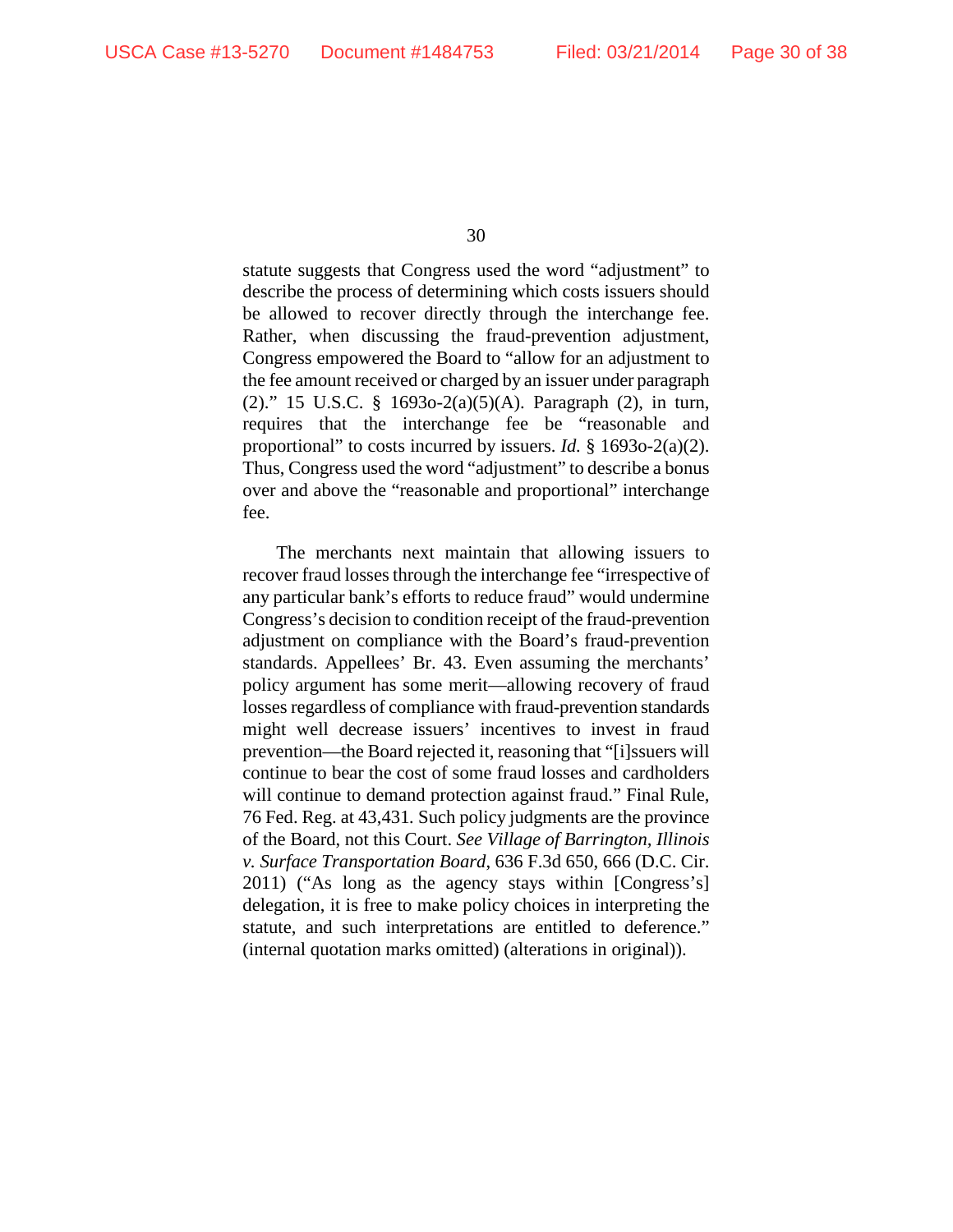#### Transactions-Monitoring Costs

The Board acknowledged in the Final Rule that transactions-monitoring costs, unlike fraud losses, are the paradigmatic example of fraud-prevention costs. Final Rule, 76 Fed. Reg. at 43,397 ("The most commonly reported fraud prevention activity was transaction monitoring."). The Board then distinguished between "[t]ransactions monitoring systems [that] assist in the authorization process by providing information to the issuer before the issuer decides to approve or decline the transaction," which the Board placed outside the fraud-prevention adjustment, and "fraud-prevention activities . . . that prevent fraud with respect to transactions at times other than when the issuer is effecting the transaction"—for instance the cost of sending "cardholder alerts . . . inquir[ing] about suspicious activity"—which the Board determined should be "considered in connection with the fraud-prevention adjustment." *Id.* at 43,430–31. Challenging this distinction, the merchants think it "preposterous to suggest that Congress would *specifically address*the costs associated with fraud prevention in a separate provision of the statute, condition the recovery of those costs on an issuer's compliance with fraud prevention measures, and then . . . permit recovery of those very same costs" whether or not an issuer complies with fraud-prevention standards. Appellees' Br. 41.

As an initial matter, we agree with the Board that transactions-monitoring costs can reasonably qualify both as costs "specific to a particular . . . transaction" (section  $920(a)(4)(B)$  and as fraud-prevention costs (section  $920(a)(5)$ ). Thus, the Board may have discretion either to allow issuers to recover transactions-monitoring costs through the interchange fee regardless of compliance with fraud-prevention standards or to preclude issuers from recovering transactions-monitoring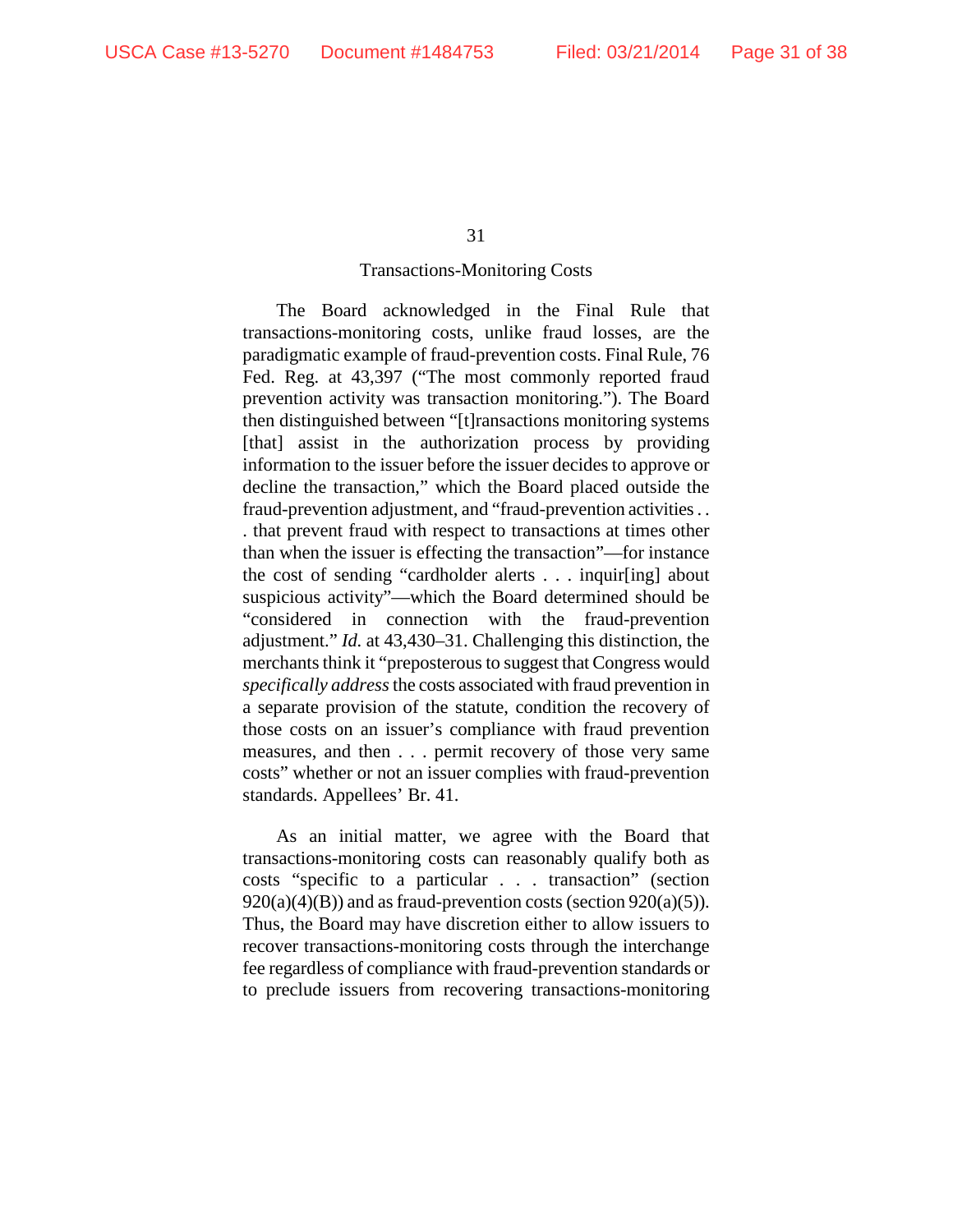costs unless those issuers comply with fraud-prevention standards. That said, "an agency must cogently explain why it has exercised its discretion in a given manner." *Motor Vehicle Manufacturers Association of the United States v. State Farm Mutual Automobile Insurance Co.*, 463 U.S. 29, 48 (1983). We agree with the merchants that the Board has fallen short of that standard.

The Board insists that the distinction it drew between fraudprevention costs falling outside the fraud-prevention adjustment and fraud-prevention costs falling within it reflects the distinction between, on the one hand, section  $920(a)(4)(B)$ 's focus on a single transaction and, on the other, section 920(a)(5)(A)(i)'s focus on "electronic debit *transactions* involving that issuer." According to the Board, Congress "intended the . . . fraud-prevention adjustment to take into account an issuer's fraud prevention costs over a broad spectrum of transactions that are not linked to a particular transaction." Appellant's Br. 66–67. But as noted above, the Board interpreted the term "specific to a particular . . . transaction" as in fact allowing recovery of many costs not literally "specific" to any one "particular" transaction. *See supra* at 26–28. The costs of hardware, software, and labor seem no more "specific" to one "particular" transaction than many of the fraud-prevention costs the Board determined fall within the fraud prevention adjustment. The Board's own interpretation of the statute thus undermines its justification for concluding that Congress established a fraud-prevention adjustment, conditioned receipt of that adjustment on compliance with fraud-prevention standards, yet allowed issuers to recover the paradigmatic example of fraud-prevention costs—transactions-monitoring costs—whether or not issuers comply with those standards.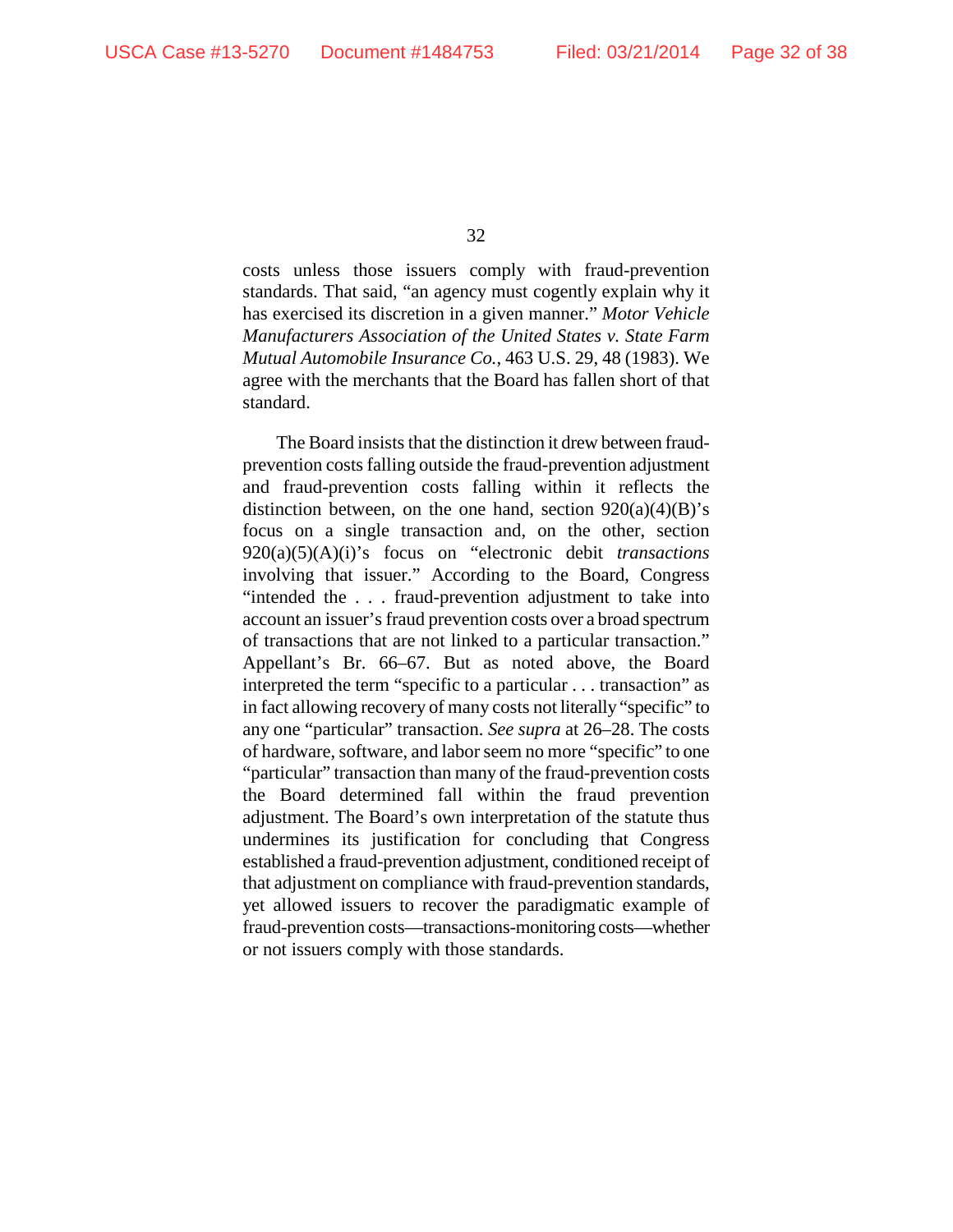All that said, the Board may well be able to articulate a reasonable justification for determining that transactionsmonitoring costs properly fall outside the fraud-prevention adjustment. But the Board has yet to do so. "If the record before the agency does not support the agency action, if the agency has not considered all relevant factors, or *if the reviewing court simply cannot evaluate the challenged agency action on the basis of the record before it,* the proper course, except in rare circumstances, is to remand to the agency for additional investigation or explanation." *Florida Power & Light Co. v. Lorion*, 470 U.S. 729, 744 (1985) (emphasis added). We shall do so here. Because the interchange fee rule generally rests on a reasonable interpretation of the statute, because the Board may well be able to articulate a sufficient explanation for its treatment of fraud-prevention costs, and because vacatur of the rule would be disruptive—the merchants seek an even lower interchange fee cap, but vacating the Board's rule would lead to an entirely unregulated market, allowing the average interchange fee to once again reach or exceed 44 cents per transaction—we see no need to vacate. *See Heartland Regional Medical Center v. Sebelius*, 566 F.3d 193, 198 (D.C. Cir. 2009) (noting that remand without vacatur is warranted "[w]hen an agency may be able readily to cure a defect in its explanation of a decision" and the "disruptive effect of vacatur" is high); *see also, e.g.*, *Environmental Defense Fund v. Environmental Protection Agency*, 898 F.2d 183, 190 (D.C. Cir. 1990) (instructing that courts should ordinarily remand without vacatur when vacatur would "at least temporarily defeat" the interests of the party successfully seeking remand).

### **III.**

Having resolved the merchants' challenges to the interchange fee rule, we turn to the anti-exclusivity rule. As explained above, *see supra* at 9, section 920(b) requires the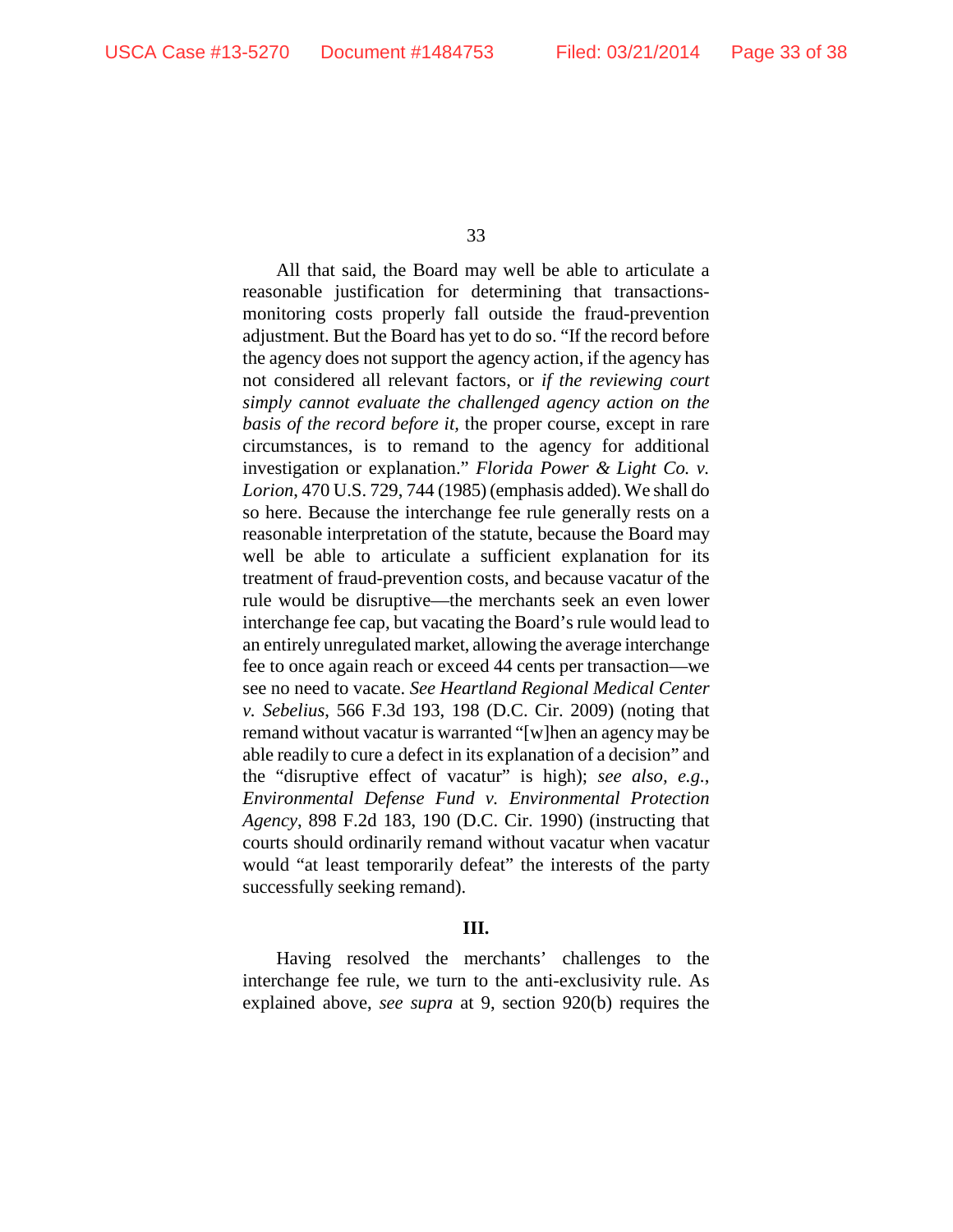Board to promulgate regulations preventing "an issuer or payment card network" from "restrict[ing] the number of payment card networks on which an electronic debit transaction may be processed" to a single network, or to networks affiliated with one another. In the proposed rule, the Board outlined two alternatives: require issuers and networks to activate two unaffiliated networks or two unaffiliated networks for each method of authentication. In the Final Rule, the Board chose the former, requiring activation of two unaffiliated networks on each debit card regardless of method of authentication.

The merchants believe that the Durbin Amendment unambiguously requires that all merchants have multiple unaffiliated network routing options for each debit transaction. *See NACS*, 958 F. Supp. 2d at 109–12 (accepting this argument). Arguing that the Board's rule flunks this requirement, the merchants emphasize two undisputed facts. First, given that most merchants refuse to accept PIN debit, many transactions can currently be processed only on signature debit. Second, cardholders, not merchants, often have the ability to select whether to process transactions on signature networks or PIN networks. As a result, the merchants emphasize, under the Board's rule many merchants will still lack the ability to choose between unaffiliated networks when deciding how to process particular transactions. Disputing none of this, the Board points out that all merchants *could* accept PIN debit even if some choose not to and emphasizes that the statute is silent about "restrictions imposed by merchants or consumers that limit routing choice." Appellant's Br. 22. Given the parties' agreement that under the Board's rule some merchants will lack routing choice for particular transactions, we must determine whether the statute requires that all merchants—even those who voluntarily choose not to accept PIN debit—have the ability to decide between unaffiliated networks when routing transactions.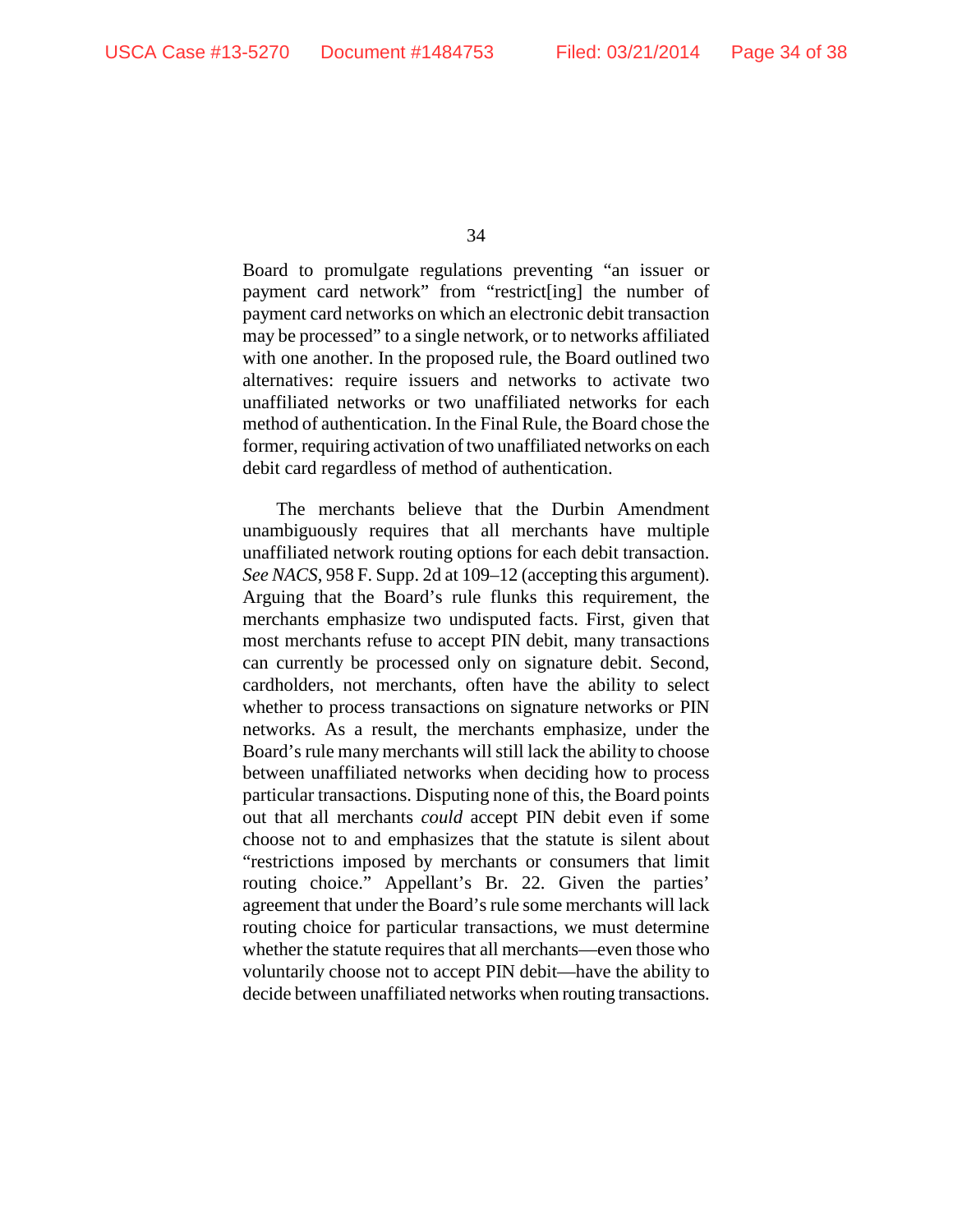The merchants have a steep hill to climb. Congress directed the Board to issue rules that would accomplish a particular objective, leaving it to the Board to decide how best to do so, and the Board's rule seems to comply perfectly with Congress's command. Under the rule, "issuer[s] and payment card network[s]" cannot "restrict the number of payment card networks on which an electronic debit transaction may be processed" to only affiliated networks—exactly what the statute requires. 15 U.S.C. § 1693o-2(b)(1)(A).

Undaunted, the merchants emphasize one largely conclusory textual argument and allude to another. First, relying on the statutory phrase "electronic debit transaction," *id.* §  $1693o-2(b)(1)(A)$ , they maintain that the statute plainly "requires" the Board to ensure that merchants be afforded a choice of networks for *each debit transaction*." Appellees' Br. 45. But context matters. Relying on the statute's reference to "issuer[s] and payment card network[s]," the Board reasonably read the "electronic debit transactions" phrase to prevent issuers and networks, prior to instigation of any particular debit transaction, from limiting the number of networks "on which *an* electronic debit transaction *may* be processed" to only affiliated networks. 15 U.S.C. § 1693o-2(b)(1)(A) (emphasis added).

In a footnote, the merchants repeat, though they seem not to embrace, a textual argument on which the district court relied. Looking to the statutory definitions of "electronic debit transaction" ("a transaction in which a person uses a debit card") and of "debit card" ("any card . . . issued or approved for use through a payment card network to debit an asset account . . . whether authorization is based on signature, PIN, or other means"), *id.*  $\S$  1693o-2(c)(2), (c)(5), the district court ruled that the statutory term "electronic debit transaction" requires that issuers and networks activate multiple unaffiliated networks for

<sup>35</sup>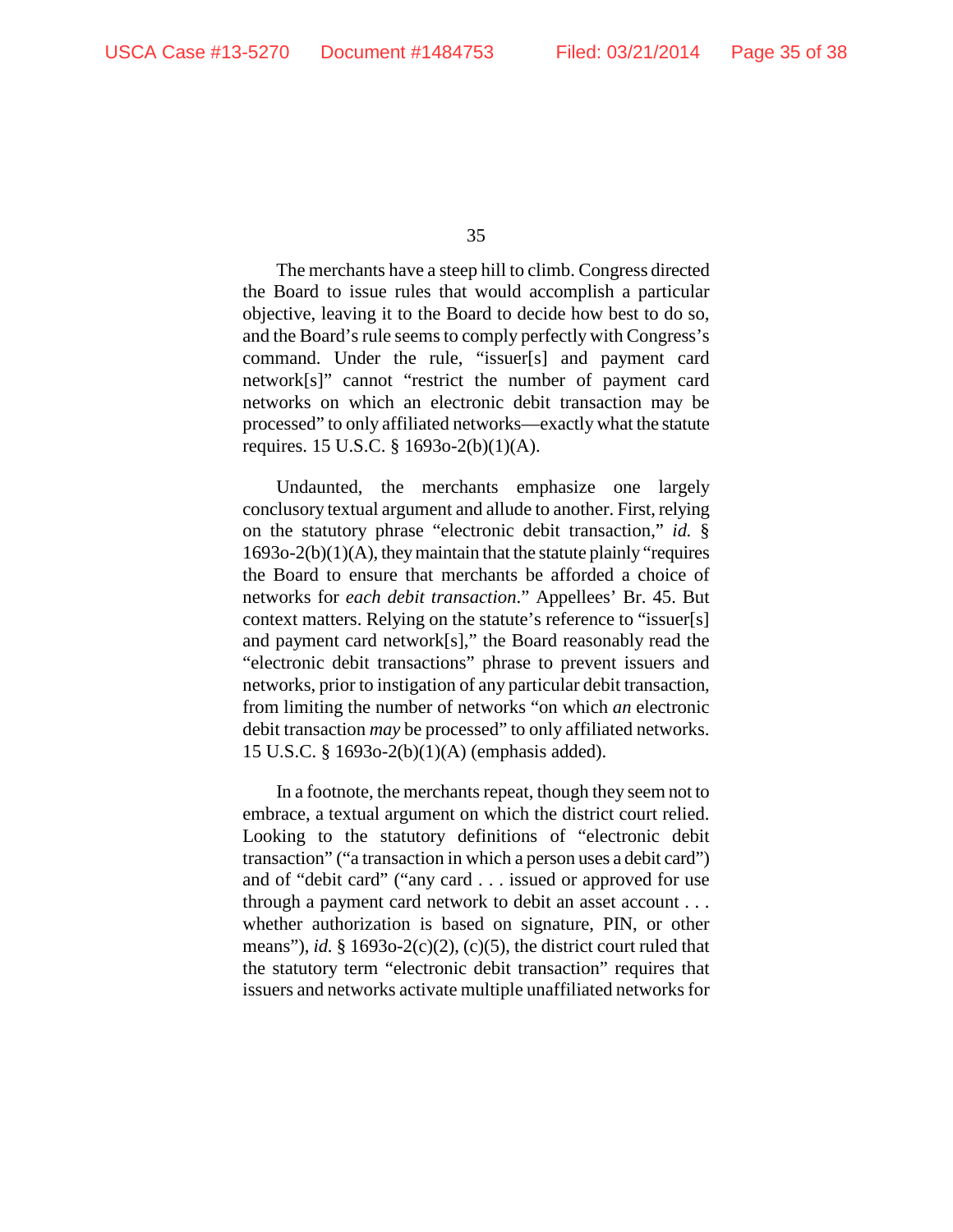each transaction "whether authorization is based on signature, PIN, or other means," *NACS*, 958 F. Supp. 2d at 110–11. But we think it quite implausible that Congress engaged in a high-stakes game of hide-and-seek with the Board, writing a provision that seems to require one thing but embedding a substantially different and, according to financial services *amici*, much more costly requirement in the statute's definitions section. *Cf. Whitman v. American Trucking Association*, 531 U.S. 457, 468 (2001) ("Congress . . . does not . . . hide elephants in mouseholes.").

The merchants also argue that the Board's rule runs afoul of the Durbin Amendment's purpose. Pointing out that Congress intended network competition to drive down network processing fees, the merchants insist that the Board has undermined this competitive market because "merchants will be deprived of network choice for a substantial segment of debit transactions in the marketplace today." Appellees' Br. 47. But the Board thought differently. As it explained in the Final Rule, "merchants that currently accept PIN debit would have routing choice with respect to PIN debit transactions in many cases where an issuer chooses to participate in multiple PIN debit networks." Final Rule, 76 Fed. Reg. at 43,448. Indeed, the Board presents uncontested evidence demonstrating that its rule has, as predicted, substantially increased network competition. According to the Board, as a result of the rule over 100 million debit cards were activated on new networks, and "[Visa], which had previously accounted for approximately 50-60% of the [PIN debit] market, lost roughly half that share." Appellant's Br. 37 & n.6 (internal quotation marks omitted).

Of course, as the Board acknowledges, the merchants' preferred rule would result in *more* competition. But in its Final Rule the Board explained the policy considerations that led it to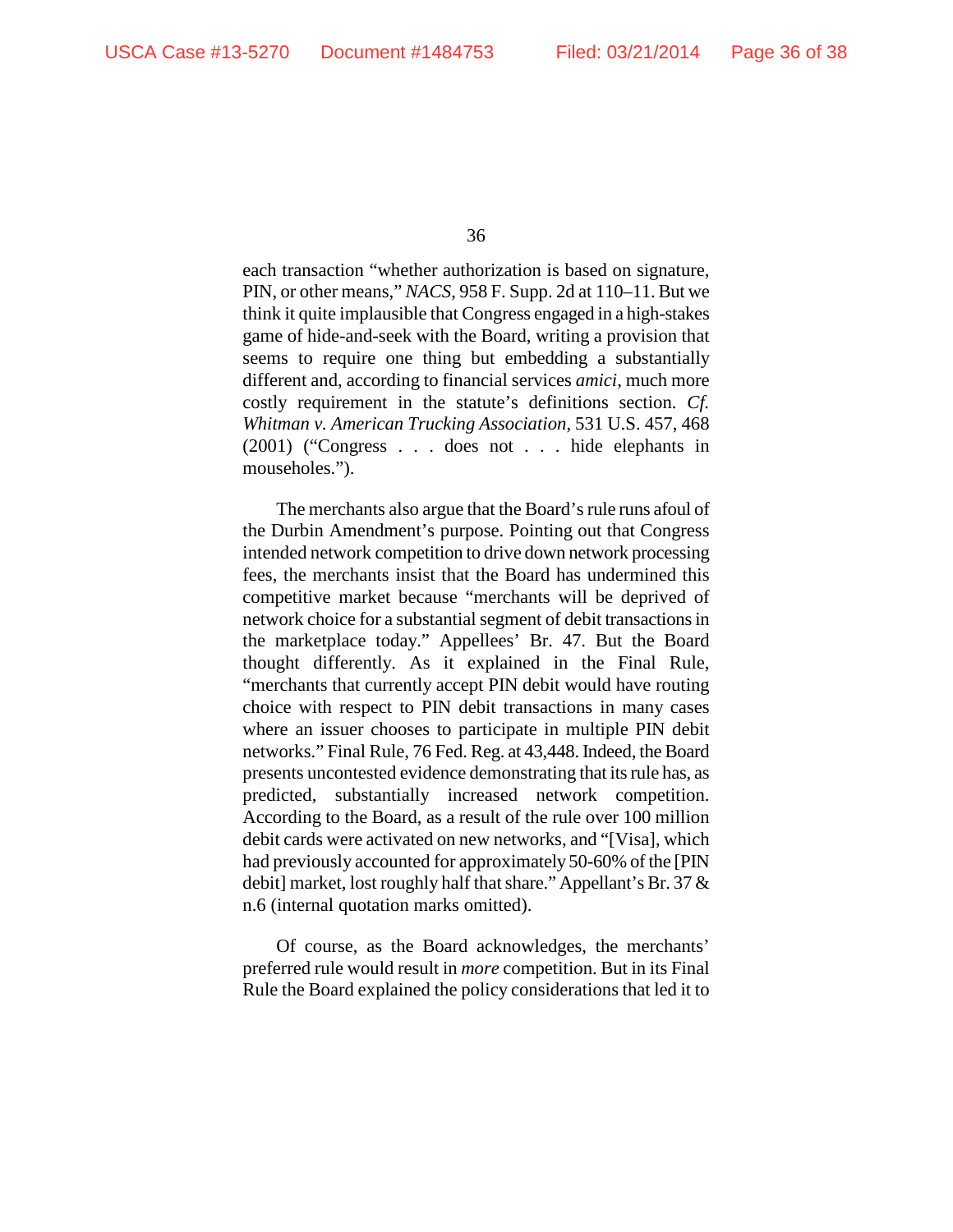reject that approach. For one thing, cardholders might prefer to route transactions over certain networks, perhaps because they believe those networks to have better fraud-prevention policies. Final Rule, 76 Fed. Reg. at 43,447–48. Also, the merchants' preferred rule "could potentially limit the development and introduction of new authentication methods" since issuers would be unable to compel merchants to accept new authentication techniques. Final Rule, 76 Fed. Reg. at 43,448. The merchants ignore these reasonable concerns. Given that the Board's rule advances the Durbin Amendment's purpose, we decline to second-guess its reasoned decision to reject an alternative option that might have further advanced that purpose.

Next, the merchants emphasize the interaction between section 920(b)'s two key components: the anti-exclusivity and routing priority provisions. According to the merchants, the Board's anti-exclusivity rule renders the routing priority provision meaningless, since merchants will often lack the ability to choose between multiple unaffiliated routing options. But as the Board points out, the merchants misunderstand the routing priority provision. Recall that it prohibits issuers and networks from requiring merchants to process transactions over certain activated networks rather than others. Far from rendering the routing priority provision a nullity, the Board's antiexclusivity provision would be ineffective without it. Absent the routing priority provision, issuers and networks could, for instance, activate two PIN networks and a signature network affiliated with one of the PIN networks and then require merchants to route transactions over the PIN network affiliated with the signature network rather than over the other PIN network.

Finally, the merchants question the Board's premise that it is they, not issuers and networks, who restrict routing options for